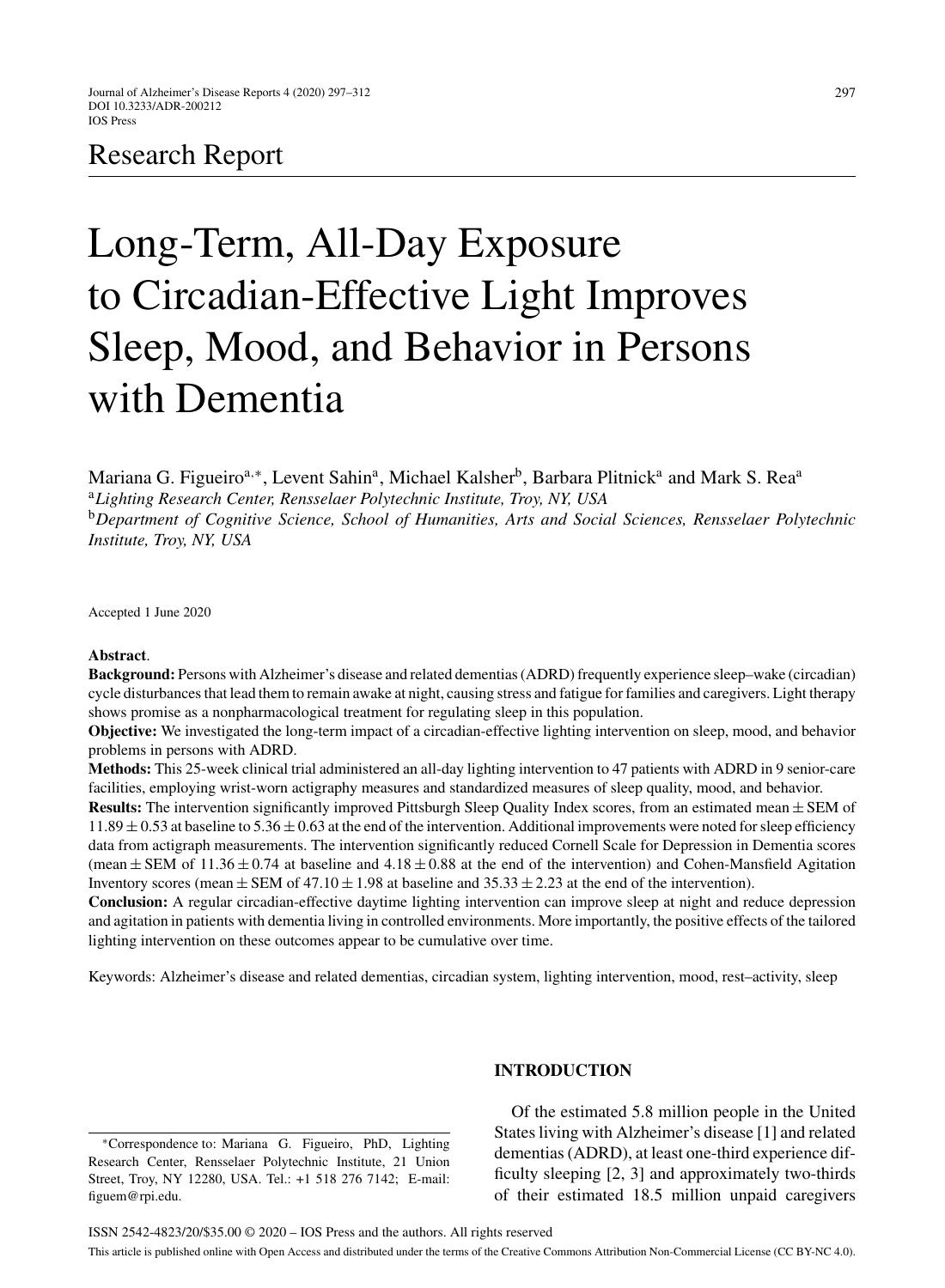report sleep disturbances themselves [1, 4, 5]. The precipitating factor for institutionalization of those with ADRD is often a disturbed sleep–wake (circadian) cycle that leads them to remain awake at night, causing stress and fatigue for their families and caregivers. This behavior continues in nursing home environments, where residents with daytime agitation behavior also tend to sleep poorly at night and nap during the day [6].

Compared to healthy older adults, persons with ADRD demonstrate lower sleep efficiency and morefrequent nighttime arousals, with the severity of their sleep disturbance paralleling the level of the disease [7, 8]. Several mechanisms have been postulated for the prevalence of sleep disorders in ADRD, the foremost being a reduction in neuronal receptiveness to environmental cues of light and dark due to the degeneration of the optic nerve and retinal ganglion cells [9, 10], the loss of functionality of the "biological clock" located in the suprachiasmatic nucleus [11, 12], and the exacerbation of the preceding two factors by inadequate exposure to bright light compared to healthy elderly controls [13, 14]. Moreover, changes to the aging eye, such as reduced pupil size (pupillary miosis) and lens thickening, result in a reduction of retinal illumination by as much as two-thirds in older persons compared to young adults [15]. These changes also progressively reduce the transmission of short-wavelength light to the retina, resulting in a concurrent reduction of circadian-effective light on the retina, and thus, a greater risk of circadian disruption in aging adults [16]. Physiological studies have demonstrated fragmented circadian rhythms, circadian phase delays, and diminished regularity of circadian body temperature and hormonal cycles in persons with ADRD [17–19].

Although widely used, little is known about the safety and effectiveness of medications for treating chronic sleep disturbances in persons with ADRD. Studies have shown that prescription drugs do not improve overall ratings of sleep quality in older adults, including those with ADRD [20, 21]. The problems associated with sleep-inducing medications for older people who are cognitively impaired include increased risk for falls, fractures, and overdose; increased confusion; and an overall decline in the ability to care for oneself [22–24]. Furthermore, there are ongoing financial and practical burdens associated with obtaining prescriptions, purchasing sleep medications, and arranging the supervision of their administration [1], as well as the possibility of unintended negative side effects resulting from the

combination of sleep medications with other prescriptions [25]. The treatment benefits of using sleep medications in older individuals with ADRD may not outweigh the potential risks [21].

Light therapy has shown great promise as a nonpharmacological treatment to help regulate sleep in ADRD patients. Studies have demonstrated that daytime light exposure can consolidate and increase nighttime sleep efficiency while increasing daytime wakefulness and reducing evening agitation [26, 27]. More importantly, daytime light exposure has been shown to improve memory and cognition in ADRD patients [28]. Longer and better nighttime sleep should diminish disruptive behaviors in people with ADRD during the day and, by extension, have a positive impact on caregivers, both in institutions and at home.

The circadian clock, and thus the timing of sleep, responds best to short-wavelength light; nocturnal melatonin suppression (a well-established marker of the circadian system) has a peak spectral sensitivity near 460 nm [29, 30]. Light sources typically used in elder care facilities, however, do not necessarily provide enough short-wavelength stimulation to the circadian system. In a recent 4-week field study conducted in eight long-term care facilities, we demonstrated that a daytime lighting intervention designed to maximally affect the circadian system improved patients' sleep quality and reduced depression and agitation scores relative to a control lighting condition delivering low levels of circadian-effective light [31]. The successful lighting intervention was not provided by conventional ceiling mounted luminaires, but rather by tailored lighting intervention (TLI) devices that matched the behavior patterns of the patients and thereby provided circadian-effective light that actually reached their eyes. It remained unknown, however, whether an intervention of longer duration would accrue greater benefit or result in an adaptation to the stimulus.

To date, only one study has investigated the long-term (maximum = 3.5 years, mean = 15 months) impact of a lighting intervention delivering very high levels of white light in common spaces of elder care facilities, where patients spent most of their daytime hours [28]. That study demonstrated that high levels (1000 lx) of "white" light improved sleep and cognition in persons with ADRD. The disadvantage of the lighting intervention used in that study, however, was that the light levels were 10 times higher than those normally found in such facilities, which would increase energy use and could cause visual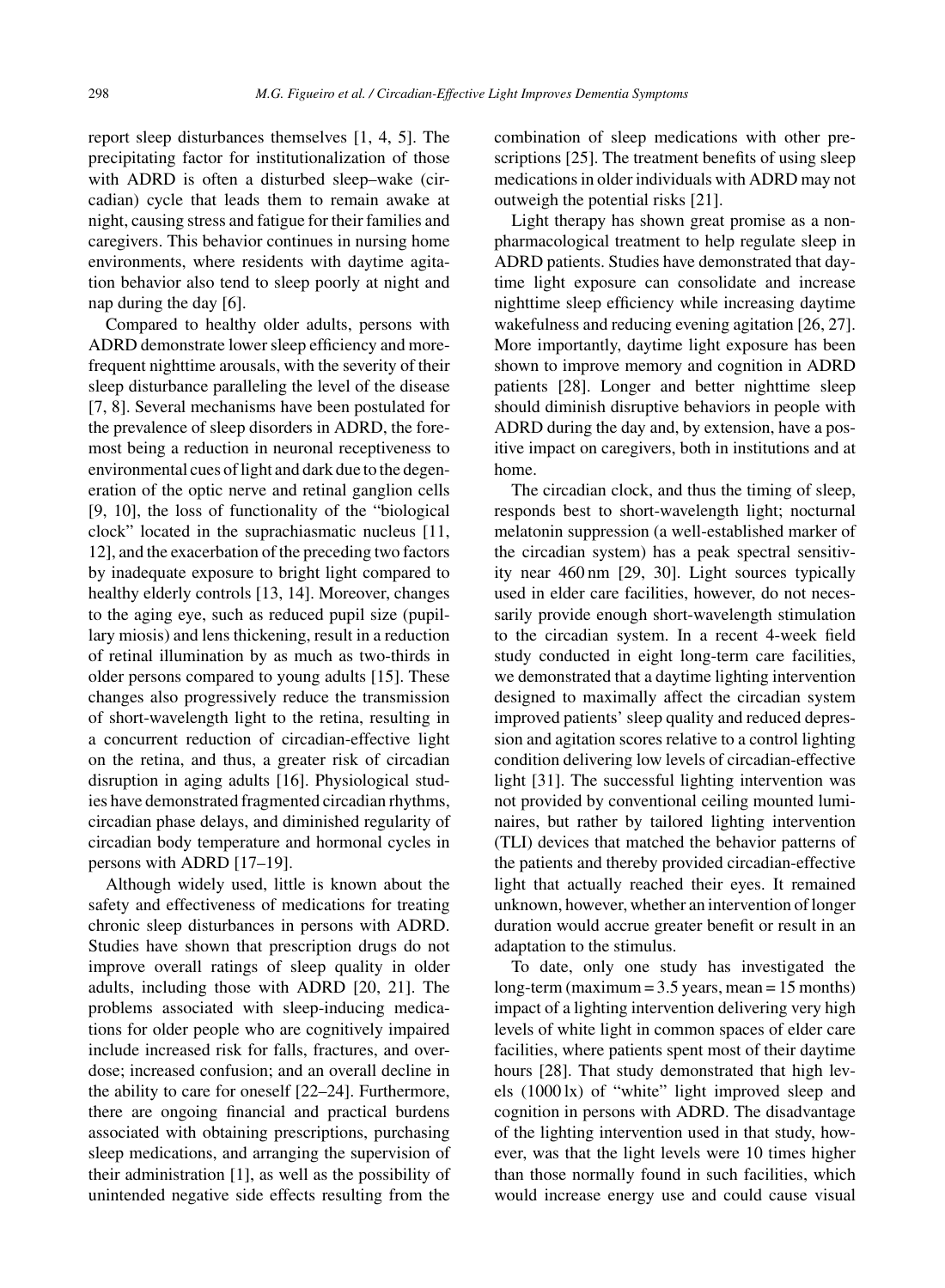discomfort. Tailoring the light actually reaching the eyes to the spectral and absolute sensitivities of the circadian system, on the other hand, would permit maximum effectiveness while minimizing energy use and the risk of glare.

The primary aim of present study was to extend our earlier findings [26, 31, 32] by determining whether a long-term, 24-week TLI delivering a high level of circadian stimulation during the day would improve subjective and objective measures of nighttime sleep in persons with ADRD living in controlled environments. The secondary aim was to determine whether the TLI would improve caregiver-assessed participant scores in measures of depression, agitation, and quality of life in the same population. We hypothesized that, compared to baseline lighting conditions, a longer term exposure than the duration used in our previously investigated TLI would result in greater, longer-lasting improvements to sleep, mood, and behavior.

# **METHODS**

# *Participant selection*

Participants were recruited from three assistedliving facilities (each with a dedicated memory-care units) and six long-term care facilities (three with dedicated memory-care units) in the New York Capital District, South Bend, IN, and Syracuse, NY. All participants had private bedrooms but spent the majority of the daytime hours in common areas supervised by facility caregivers. Rolling recruitment for the study began in August 2014 and continued through February 2019. Potential study participants  $(N = 80)$  identified by the facility nurse or physician as having sleep problems were screened by research staff and informed consent was obtained from the responsible family members. Fifty-one participants who satisfied the study's inclusion and exclusion criteria were enrolled, and 47 participants (mean  $[SD] = 85.3$  years  $[7.1]$ ; 57.4% were female) underwent the study's outcome measurements at baseline and at least one data collection week during the lighting intervention (Table 1).

The study was conducted in accordance with the Declaration of Helsinki [33] and was approved by the Institutional Review Board at Rensselaer Polytechnic Institute. There was minimal risk of harm to the participants, as no known safety risks are associated with the devices used in the study and all comply

Table 1 Characteristics of participants

| Characteristic                                   | Total      |
|--------------------------------------------------|------------|
| Participants, $N(\%)$                            | 47 (100)   |
| Residing in assisted living facility, No. $(\%)$ | 17(36.2)   |
| Residing in long-term care facility, No. (%)     | 30(63.8)   |
| Female, $n$ $(\%)$                               | 27(57.4)   |
| Mean (SD) age                                    | 88.8 (6.2) |
| Mean (SD) MMSE score                             | 15.2(3.4)  |
| Mean (SD) BIMS score                             | 4.0(1.7)   |
| Male, $n(\%)$                                    | 20(42.6)   |
| Mean (SD) age                                    | 80.7(5.4)  |
| Mean (SD) MMSE score                             | 13.6(2.9)  |
| Mean (SD) BIMS score                             | 5.6(2.9)   |

MMSE, Mini-Mental State Examination; BIMS, Brief Interview for Mental Status.

with federal regulations regarding electromagnetic and radio interference.

Inclusion criteria required a diagnosis of dementia according to *Diagnostic and Statistical Manual of Mental Disorders, Fourth Edition* [34]; a Mini-Mental State Examination (MMSE) [35] score between 4 and 24 points (indicating severe [<12 points] to mild [<24 points] dementia) or a Brief Interview for Mental Status (BIMS) [36] score between 3 and 12 points (indicating severe [<7 points] to moderate [8–12 points] cognitive impairment), depending on the particular instrument employed in the facility's evaluation procedures; and a score >5 points (indicating sleep disturbance) on the Pittsburgh Sleep Quality Index (PSQI) questionnaire [37]. While not identical, the MMSE and BIMS measures are highly correlated [38].

Participants were excluded from the study if they had major organ failure, a major illness, a history of head injury, uncontrolled generalized disorders (e.g., diabetes), obstructing cataracts, macular degeneration, blindness, or used psychotropic medicine. Those with severe sleep apnea or restless legs syndrome were also excluded. Sleep apnea was screened using the Sleep Apnea scale of the Sleep Disorders Questionnaire [39], with a cutoff score of 29 points for men (sensitivity 75%, specificity 65%) and 26 points for women (sensitivity 80%, specificity 67%). Restless legs syndrome was screened using the International Restless Legs Syndrome Study Group rating scale [40], with a cutoff score  $>11$  points (indicating at least moderate symptoms) for all participants. Co-morbidities of participants included hypertension, depression, anxiety, hypothyroidism, atrial fibrillation, gastroesophageal reflux disease, and hyperlipidemia. No exclusions were made based on medication use except the use of psychotropic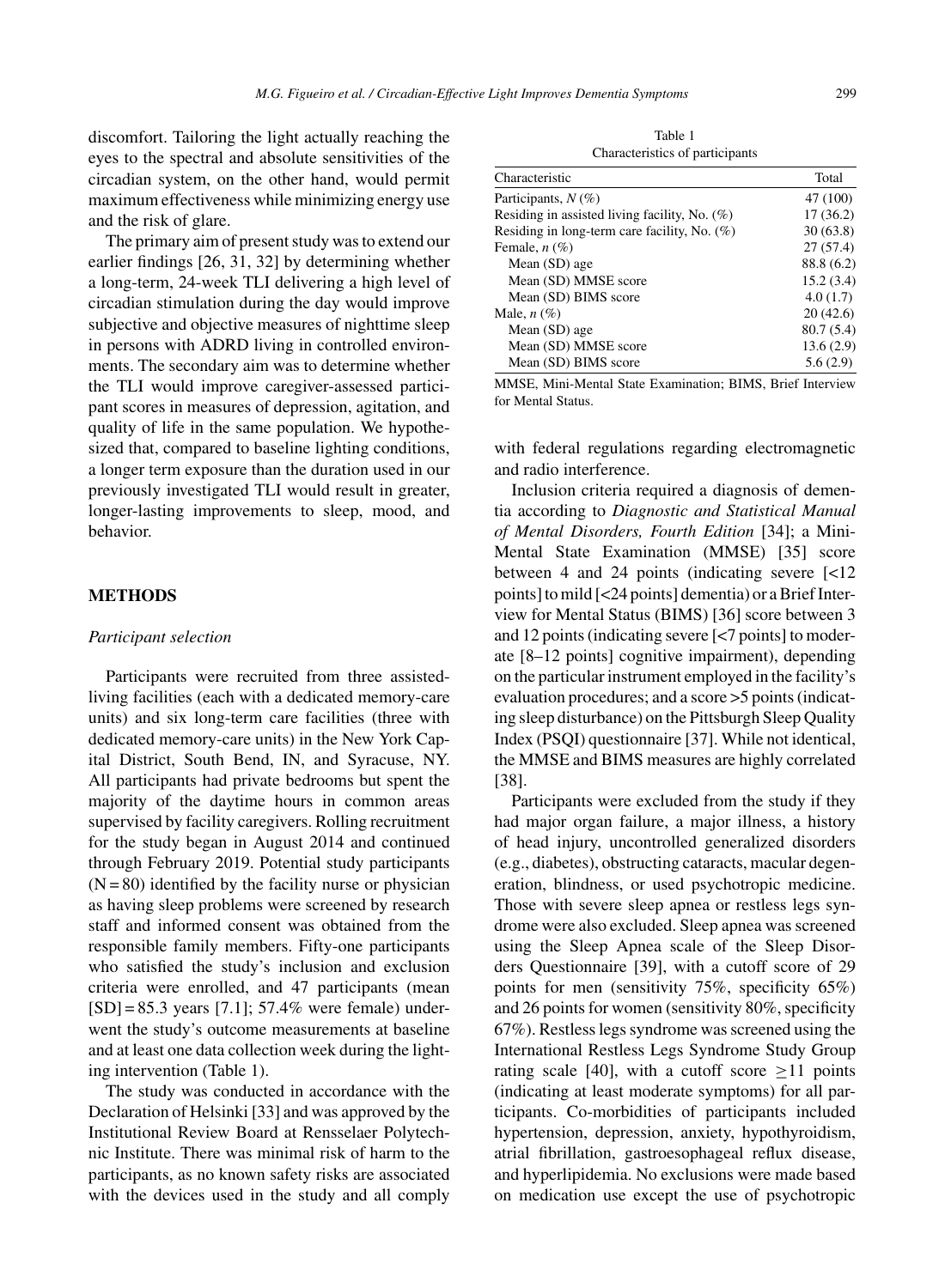(sleep aid) medicine. Participants using antidepressant medications were included but physicians were asked not to change participants' dosages during the study period; no changes were observed nor reported.

#### *Tailored lighting intervention (TLI)*

Participants were exposed to a single daytime (≈06 : 00–08 : 00 to 18 : 00) TLI that provided high levels of circadian-effective light. The light delivery method (i.e., custom-built floor lamps, light boxes, and light tables) varied depending on where individual participants spent most of their day (Supplementary Table 1). Briefly, the TLI was designed to deliver a targeted level (0.4) of circadian stimulus  $(CS)$  [41–43]. Circadian light  $(CL_A)$  is irradiance weighted by the spectral sensitivity of the retinal phototransduction mechanisms stimulating the response of the biological clock, based on nocturnal melatonin suppression. CS is a transformation of  $CL_A$  into a relative scale from approximately 0.1 ( $\approx$ 10%), the threshold for circadian system activation, to approximately 0.7 ( $\approx$ 70%), response saturation, and is equivalent to nocturnal melatonin suppression in percent after a 1-hour exposure to light.

On the day of the lighting installation, light levels were measured at participants' eyes via spectroradiometer (model BTS256-E, Gigahertz-Optik, Amesbury, MA). A custom software application was developed to allow for real-time photopic illuminance and CS measurements. Window shades were closed during measurement to isolate the contribution of circadian-effective light by the TLI interventions. If the window shades could not be closed, the space's luminaires were not energized and a measurement was taken to account for any additional light from sources other than the intervention or control light.

Timers controlled all lights for the TLI, activating the lights according to individual participants' habitual wake times (generally  $\approx 06 : 00-08 : 00$ ). The lights were placed in participants' bedrooms or in common areas (e.g., dining room) for participants who spent most of the day outside their bedrooms. The existing facility lighting, delivering a CS < 0.1 at eye level, was used in all spaces after 18 : 00.

# *Field monitoring procedures and analyses*

#### *Circadian stimulus (CS)*

During the data collection weeks, each participant wore a Daysimeter [44] device as a pendant (i.e., at chest height) during waking hours and placed the

device next to their bed during sleep. The Daysimeter is a small device that continuously records light exposures (using a red-green-blue [RGB] solid-state photosensor package) and activity levels. Caregivers were instructed to ensure that participants did not cover the device with blankets or garments. Upon downloading, the RGB values were converted into values of CS [41–43] and into values photopic illuminance, the common measure of light in architectural spaces [45]. In order to minimize the impact of skewed data (e.g., a brief increase in  $CL<sub>A</sub>$  due to sunlight hitting the Daysimeter's sensor), geometric mean values for CLA were calculated for transformation into the CS values used in the analysis.

#### *Questionnaires*

Four questionnaires were completed by nighttime caregivers to assess participants' subjective sleep quality, depression, agitation, and quality of life. The primary outcome measure was the PSQI because it addressed sleep quality [37]. The PSQI is a tool for measuring sleep quality in clinical populations. It is composed of 19 items that generate seven component scores (subjective sleep quality, sleep latency, sleep duration, habitual sleep efficiency, sleep disturbances, use of sleep medication, and daytime dysfunction). The sum of the seven component scores yields one global score. Global scores >5 points indicate sleep disturbances.

Secondary outcome measures included the Cornell Scale for Depression in Dementia (CSDD) [46], the Cohen-Mansfield Agitation Inventory (CMAI) [47], and the Minimum Data Set Activities of Daily Living Scale (MDS-ADL) [48].

The CSDD [46] is a 19-item tool that evaluates the presence and extent of mood-related signs, behavioral disturbances, physical signs, cyclic functions, and ideational disturbances. The items are measured on a 0–3 point scale, with total scores >12 indicating probable major depression.

The CMAI [47] assesses the frequency of manifestations of agitation behavior observed in participants by caregivers. The CMAI consists of 29 agitation behaviors, each rated on a 7-point scale of frequency. Higher CMAI scores indicate greater frequency of agitation, with scores >45 indicating clinically significant agitation.

The MDS-ADL [48] measures activities related to personal care and includes bathing, dressing, getting in or out of bed or a chair, using the toilet, and eating. Scores range from zero (total independence or no or little help with an activity) to four (total dependence,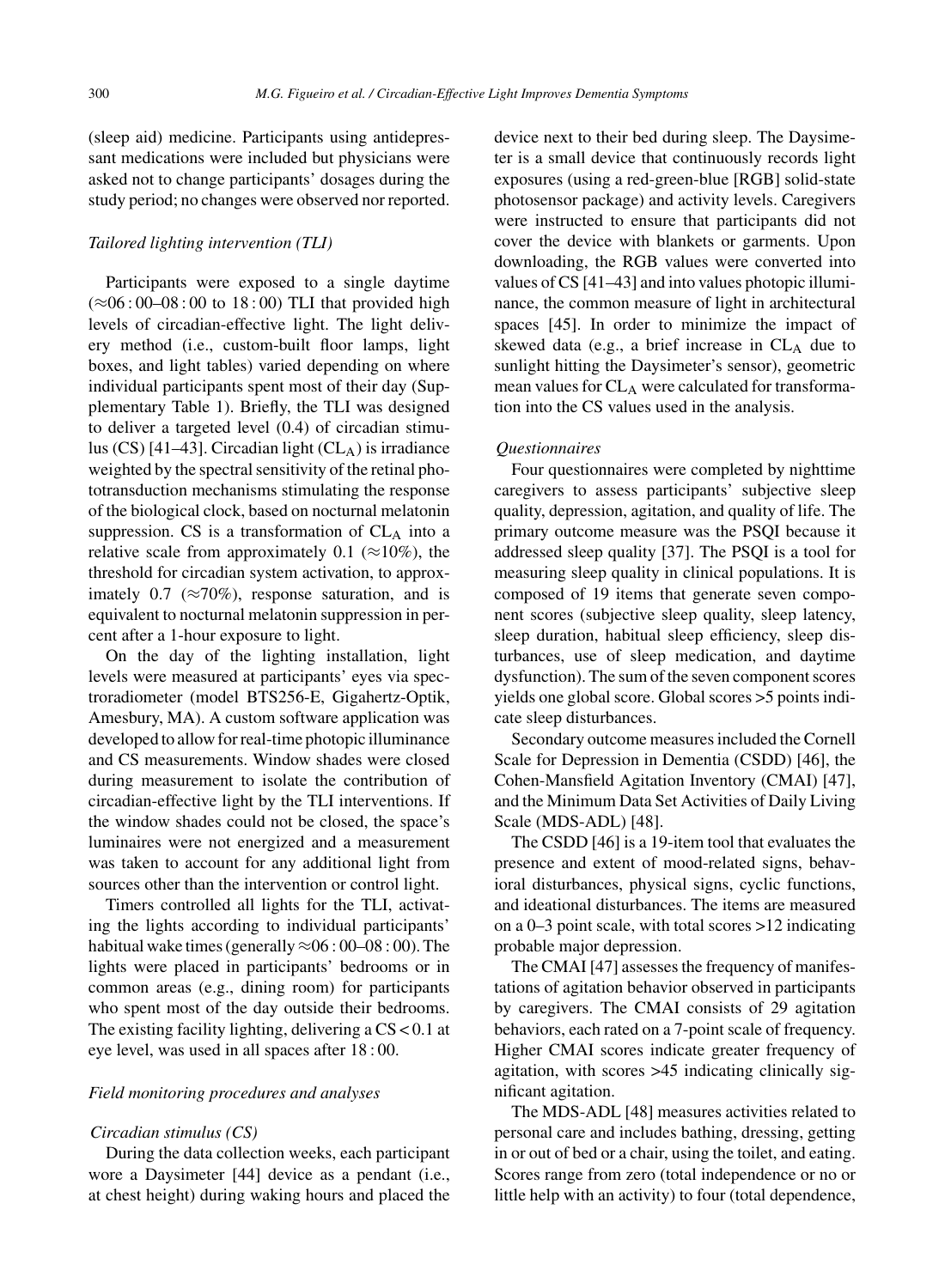full staff participation in activity during the entire week). A higher total score is associated with greater dependence in the performance of personal care.

# *Actigraphy*

Participants wore an actigraph (Actiwatch 2, Philips Respironics, Murraysville, PA) on their nondominant wrist that recorded rest–activity rhythms for the calculation of interdaily stability (IS) and intradaily variability (IV) [49] as primary outcomes. IS is a ratio that quantifies the extent to which all recorded 24-hour activity profiles resemble each other, which represents the day-by-day regularity of the sleep–wake pattern. Higher IS ratios indicate better interdaily stability. IV is a ratio that quantifies the fragmentation of the rhythm, or the frequency and extent of transitions between periods of rest and activity. Lower IV ratios indicate better intradaily variability. The actigraphy data were also used to obtain estimates of sleep parameters, including actual sleep time (the amount of time between sleep start and sleep end that is scored as sleep according the actigraph software), actual sleep time percentage, actual wake time (the amount of time between sleep start and sleep end that is scored as wake according the actigraph software), actual wake time percentage, sleep efficiency (percentage of actual sleep between sleep onset and final waking), sleep onset latency (the amount of time between lights out and sleep onset), and daytime naps. Actigraphy data were analyzed using Philips Respironics Actiware software (version 6.0.9).

# *Study protocol*

This within-subjects field study was conducted over a 6-month period (Fig. 1). The TLI commenced upon completion of a 1-week baseline assessment, and data were collected during weeks 3, 9, 17, and 25 of the study (see Fig. 1). The facility's night-shift caregiver who was most familiar with a particular participant's sleep and behavior completed the questionnaires, performing all assessments. Participants wore the Daysimeter and actigraph during the data collection weeks. Research staff returned to the facility at the end of the baseline week for installation of the TLI, and again returned at the beginning of weeks 3, 9, 17, and 25 to request that participants wear the Daysimeter and actigraph for the ensuing week. At the end of each respective study week, the questionnaires were administered and the devices were collected from the participants by research staff.

### *Statistical analysis*

Participants were included in the analyses only if they had usable data for the baseline measurement and at least one data collection week during the lighting intervention. Two participants were excluded from the actigraphy analysis because they did not wear the actigraph during one or more data collection weeks. Fifteen participants did not complete all 25 weeks of the study (Supplementary Table 2).

Linear mixed-effects models (LMEMs) were constructed for data analysis using SPSS, version 24.0, for Windows (SPSS Inc., Chicago, IL). The criterion for statistical significance in all analyses was  $p < 0.05$ . While the central focus of the study's primary and secondary aims was the efficacy of the TLI, we also assessed the statistical effects of participants' sex and level of dementia (cognitive state). For the cognitive state variable, participants were placed into one of two categories (i.e., mild–moderate dementia or severe dementia) based on their BIMS or MMSE scores, when available (see Participant Selection). (The mild and moderate categories were merged due to the small number of participants in the moderate range  $[n=3]$ ). No BIMS or MMSE scores were available for nine participants. However, as these individuals resided in an assisted living facility where the admission criteria were limited to residents with mild–moderate dementia, explicitly excluding those



Fig. 1. The study protocol. The 25-week protocol was composed of a 1-week baseline measurement period (week 1) and four additional data collection weeks (weeks 3, 9, 17, and 25) during the course of the tailored lighting intervention (TLI).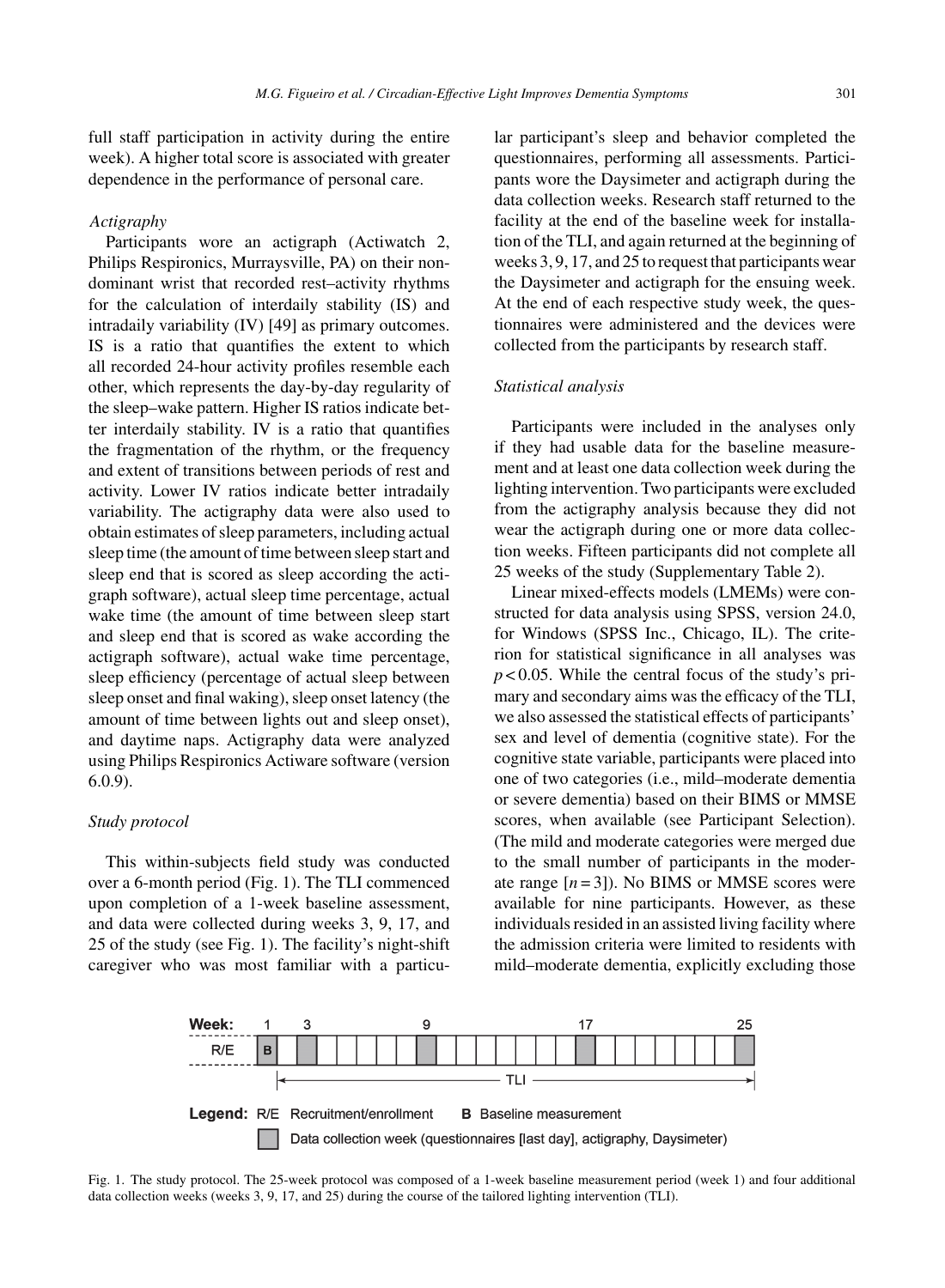determined to have severe dementia, the nine participants without BIMS or MMSE assessments were coded as mild–moderate for purposes of the data analysis.

Although initially considered for inclusion in the analysis, participant age was ultimately excluded as a variable because Pearson's product-moment correlations between age and the outcomes revealed nonsignificant results ( $p > 0.05$ ) for all but one of the measures (CSDD at week 3 only).

Data collection week (i.e., at baseline and during the lighting intervention), sex, and cognitive state were entered into the model as fixed effects and participant was entered as a random effect. Significant effects due to main factors (i.e., data collection week, sex, and cognitive state) and/or their interactions were followed up with multiple comparisons using twosided *t*-tests with Sidak correction for Type I errors. Cohen's *d* is reported as a measure of effect size for significant differences. Estimated mean and standard error of the mean (SEM) values are reported.

# **RESULTS**

# *Circadian stimulus (CS)*

In order to verify the efficacy of the TLI, unpaired *t*-tests were performed comparing measurements of CS at baseline and during weeks 3, 9, 17, and 25. The mean CS participants received during the intervention was significantly greater compared to baseline. CS values did not reach the target CS of 0.4, most likely because the Daysimeter was being covered by sweater and blankets, as was observed by the research team during site visits. Site measurements using a sprectroradiometer confirmed that the TLI was delivering the target CS values.

#### *Primary aim*

#### *Subjective assessment of sleep quality (PSQI)*

Consistent with the study's primary aim, the LMEM for PSQI revealed a significant effect of data collection week (Table 2A). Mean PSQI scores were significantly lower at weeks 3, 9, 17, and 25 compared to baseline (Fig. 2A, Supplementary Table 3). The scores were also significantly lower at weeks 9, 17, and 25 compared to week 3. At the end of week 25, the estimated mean PSQI score was 5.36, which is virtually at the threshold score (>5) indicating sleep disturbances. There was also a significant

main effect of sex (see Table 2A), with males exhibiting greater sleep disturbances than females. The mean PSQI score for males (mean  $\pm$  SEM = 9.09  $\pm$  0.62) was significantly higher than that for females  $mean \pm SEM = 6.93 \pm 0.53$ .

# *Objective assessment of sleep quality (actigraphy)*

*Interdaily stability (IS) and intradaily variability (IV).* No significant effects were associated with IS, but the LMEM for IV revealed a significant main effect of cognitive state (see Table 2A). On average, participants with severe dementia showed significantly lower IV values (mean  $\pm$  SEM = 0.95  $\pm$  0.07) than those with mild–moderate dementia (mean  $\pm$  $SEM = 1.13 + 0.05$ .

*Actual Sleep Time.* The LMEM for actual sleep time revealed significant main effects of sex and cognitive state (see Table 2A). The mean value was significantly greater for females (mean  $\pm$  SEM = 516.95  $\pm$ 20.55 min) than for males (mean  $\pm$  SEM = 448.91  $\pm$  23.43 min). In addition, actual sleep time was also greater in those with mild-moderate dementia (mean  $\pm$  SEM = 531.16  $\pm$  17.23 min) than in those with severe dementia (mean  $\pm$  SEM = 434.70  $\pm$  25.97 min).

*Actual sleep time percentage.* The LMEM for actual sleep time percentage revealed a significant main effect of sex (see Table 2A). On average, actual sleep time percentage for females (mean  $\pm$  SEM = 93.14  $\pm$  0.98) was significantly greater than that for males  $mean \pm SEM = 89.91 \pm 1.12$ ).

*Actual wake time.* No significant effects were associated with this outcome measure, nor did actual wake time differ significantly across the data collection weeks.

*Actual wake time percentage.* The LMEM for actual wake time percentage revealed a significant main effect of sex (see Table 2B). On average, actual wake time percentage for males (mean  $\pm$  SEM = 10.23  $\pm$ 1.20) was significantly greater than that for females  $mean \pm SEM = 6.71 \pm 1.05$ .

*Sleep efficiency.* The LMEM for sleep efficiency revealed a significant main effect of data collection week (see Table 2B). Sleep efficiency was significantly greater at weeks 3, 17, and 25 compared to baseline; the differences between baseline and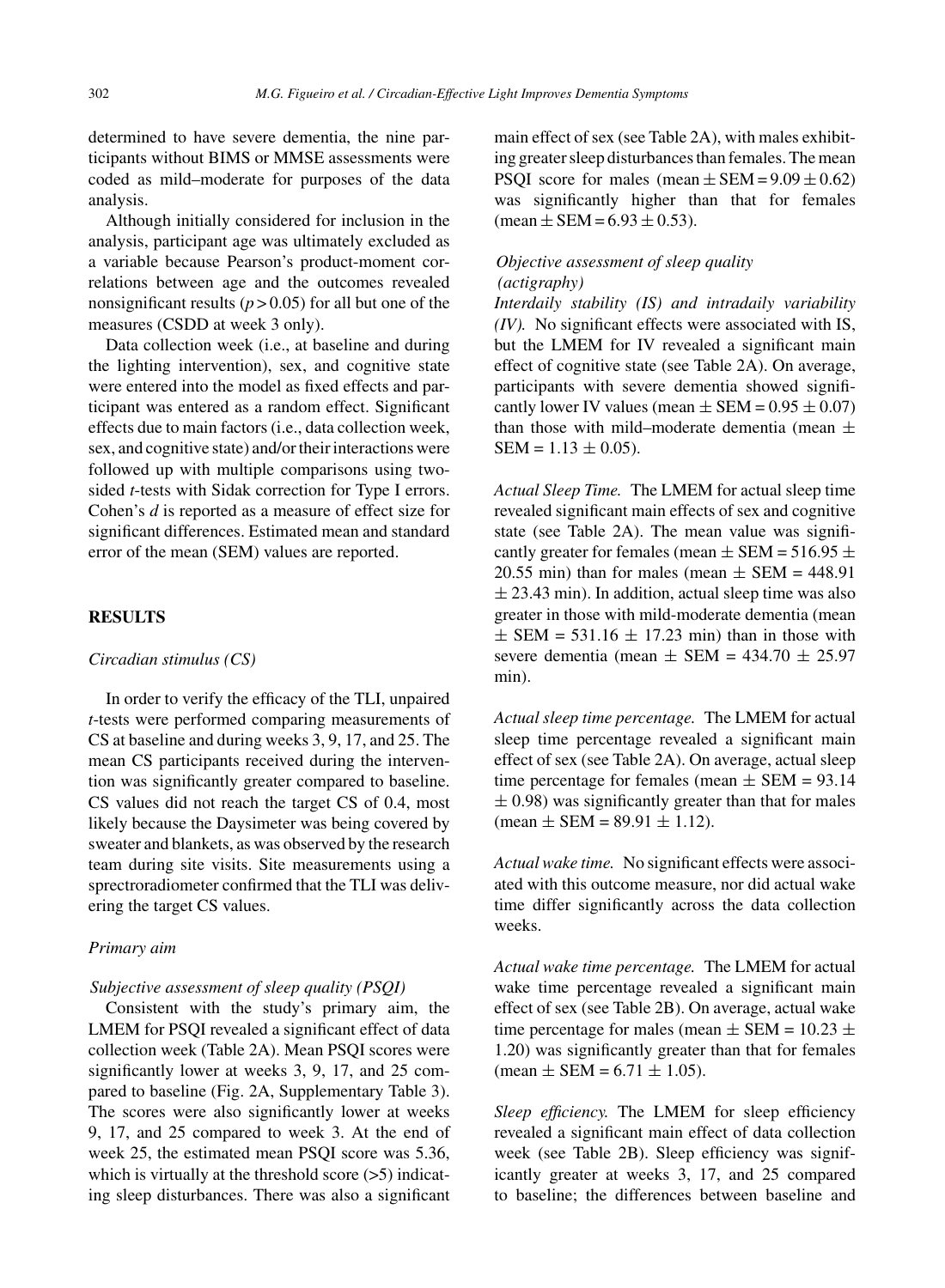| Outcome                            | Estimated Mean $\pm$ SEM,<br>by week | Main effect/interaction                                    | df             | Error  | $\overline{F}$ | $\boldsymbol{p}$ |
|------------------------------------|--------------------------------------|------------------------------------------------------------|----------------|--------|----------------|------------------|
| Subjective outcome (questionnaire) |                                      |                                                            |                |        |                |                  |
| Sleep quality (PSQI)               | Baseline = $11.89 \pm 0.53$          | Data collection week                                       | 4              | 98.34  | 24.39          | < 0.001          |
|                                    | Week $3 = 8.74 \pm 0.53$             | <b>Sex</b>                                                 | $\mathbf{1}$   | 43.18  | 6.90           | 0.01             |
|                                    | Week $9 = 7.23 \pm 0.55$             | Cognitive state                                            | 1              | 43.18  | 2.78           | 0.10             |
|                                    | Week $17 = 6.82 \pm 0.60$            | Data collection week $\times$ sex                          | 4              | 98.34  | 0.79           | 0.54             |
|                                    | Week $25 = 5.36 \pm 0.63$            | Data collection week $\times$ cognitive state              | 4              | 98.34  | 1.76           | 0.14             |
|                                    |                                      | $Sex \times cognitive state$                               | 1              | 43.18  | 0.00           | 0.99             |
|                                    |                                      | Data collection week $\times$ sex $\times$ cognitive state | $\overline{4}$ | 98.34  | 0.49           | 0.74             |
| Objective outcomes (actigraphy)    |                                      |                                                            |                |        |                |                  |
| IS                                 | Baseline = $0.36 \pm 0.03$           | Data collection week                                       | 4              | 96.90  | 1.30           | 0.28             |
|                                    | Week $3 = 0.35 \pm 0.03$             | <b>Sex</b>                                                 | $\mathbf{1}$   | 40.73  | 1.11           | 0.30             |
|                                    | Week $9 = 0.41 \pm 0.03$             | Cognitive state                                            | 1              | 40.73  | 0.04           | 0.84             |
|                                    | Week $17 = 0.35 \pm 0.03$            | Data collection week $\times$ sex                          | 4              | 96.90  | 1.29           | 0.28             |
|                                    | Week $25 = 0.40 \pm 0.03$            | Data collection week $\times$ cognitive state              | 4              | 96.90  | 0.31           | 0.871            |
|                                    |                                      | $Sex \times cognitive state$                               | $\mathbf{1}$   | 40.73  | 0.38           | 0.54             |
|                                    |                                      | Data collection week $\times$ sex $\times$ cognitive state | $\overline{4}$ | 96.90  | 0.74           | 0.57             |
| IV                                 | Baseline = $1.05 \pm 0.06$           | Data collection week                                       | 4              | 89.67  | 0.23           | 0.92             |
|                                    | Week $3 = 1.05 \pm 0.06$             | <b>Sex</b>                                                 | 1              | 39.62  | 0.06           | 0.81             |
|                                    | Week $9 = 1.03 \pm 0.06$             | <b>Cognitive state</b>                                     | 1              | 39.62  | 4.40           | 0.04             |
|                                    | Week $17 = 1.07 \pm 0.06$            | Data collection week $\times$ sex                          | $\overline{4}$ | 89.67  | 0.92           | 0.46             |
|                                    | Week $25 = 1.01 \pm 0.06$            | Data collection week $\times$ cognitive state              | $\overline{4}$ | 89.67  | 1.98           | 0.11             |
|                                    |                                      | $Sex \times cognitive state$                               | $\mathbf{1}$   | 39.62  | 0.22           | 0.64             |
|                                    |                                      | Data collection week $\times$ sex $\times$ cognitive state | 4              | 89.67  | 0.17           | 0.95             |
| Actual sleep time                  | Baseline = $473.69 \pm 18.28$        | Data collection week                                       | 4              | 119.92 | 0.34           | 0.86             |
|                                    | Week $3 = 478.10 \pm 18.60$          | <b>Sex</b>                                                 | 1              | 42.34  | 4.77           | 0.04             |
|                                    | Week $9 = 481.30 \pm 18.83$          | <b>Cognitive state</b>                                     | 1              | 42.34  | 9.57           | 0.003            |
|                                    | Week $17 = 491.00 \pm 20.30$         | Data collection week $\times$ sex                          | $\overline{4}$ | 119.92 | 0.61           | 0.66             |
|                                    | Week $25 = 490.56 \pm 20.31$         | Data collection week $\times$ cognitive state              | 4              | 119.92 | 0.99           | 0.42             |
|                                    |                                      | $Sex \times cognitive state$                               | 1              | 42.34  | 0.35           | 0.56             |
|                                    |                                      | Data collection week $\times$ sex $\times$ cognitive state | 4              | 119.92 | 0.89           | 0.48             |
| Actual sleep time percentage       | Baseline = $90.73 \pm 0.94$          | Data collection week                                       | 4              | 113.30 | 0.69           | 0.60             |
|                                    | Week $3 = 91.67 \pm 0.97$            | <b>Sex</b>                                                 | 1              | 40.29  | 4.73           | 0.04             |
|                                    | Week $9 = 91.05 \pm 0.98$            | Cognitive state                                            | 1              | 40.29  | 0.11           | 0.74             |
|                                    | Week $17 = 92.33 \pm 1.08$           | Data collection week × sex                                 | 4              | 113.30 | 0.79           | 0.53             |
|                                    | Week $25 = 91.84 \pm 1.07$           | Data collection week $\times$ cognitive state              | 4              | 113.30 | 0.85           | 0.50             |
|                                    |                                      | $Sex \times cognitive state$                               | 1              | 40.29  | 0.65           | 0.43             |
|                                    |                                      | Data collection week $\times$ sex $\times$ cognitive state | 4              | 113.30 | 0.96           | 0.43             |

| Table 2A                                                     |  |
|--------------------------------------------------------------|--|
| LMEM results for the study's primary aim, by outcome measure |  |

PSQI, Pittsburgh Sleep Quality Index; IS, interdaily stability; IV, intradaily variability. Statistically significant (*p* < 0.05) results are shown in bold.

week 9 were close to significance, but not statistically significant after Sidak correction (Fig. 2B; see Supplementary Table 3).

*Sleep onset latency.* The LMEM for sleep onset latency revealed significant main effects of data collection week and cognitive state (see Table 2B). *Post hoc* comparisons after Sidak correction revealed that sleep onset latency was statistically significantly lower at week 9 compared to week 3 and week 25 (Fig. 2C; see Supplementary Table 3). Sleep onset latency was also significantly greater in participants with severe dementia than in those with mild-moderate dementia.

*Daytime naps.* No significant effects were associated with this outcome measure, nor did daytime naps differ significantly across the data collection weeks.

# *Secondary aim*

### *Subjective assessment of depression (CSDD)*

The LMEM for CSDD revealed a significant main effect of data collection week (Table 3). Mean CSDD scores were significantly lower at weeks 3, 9, 17, and 25 compared to baseline (Fig. 3A, Supplementary Table 4). Mean CSDD scores were also significantly lower at week 25 compared to week 3. Lower CSDD scores indicate less depression.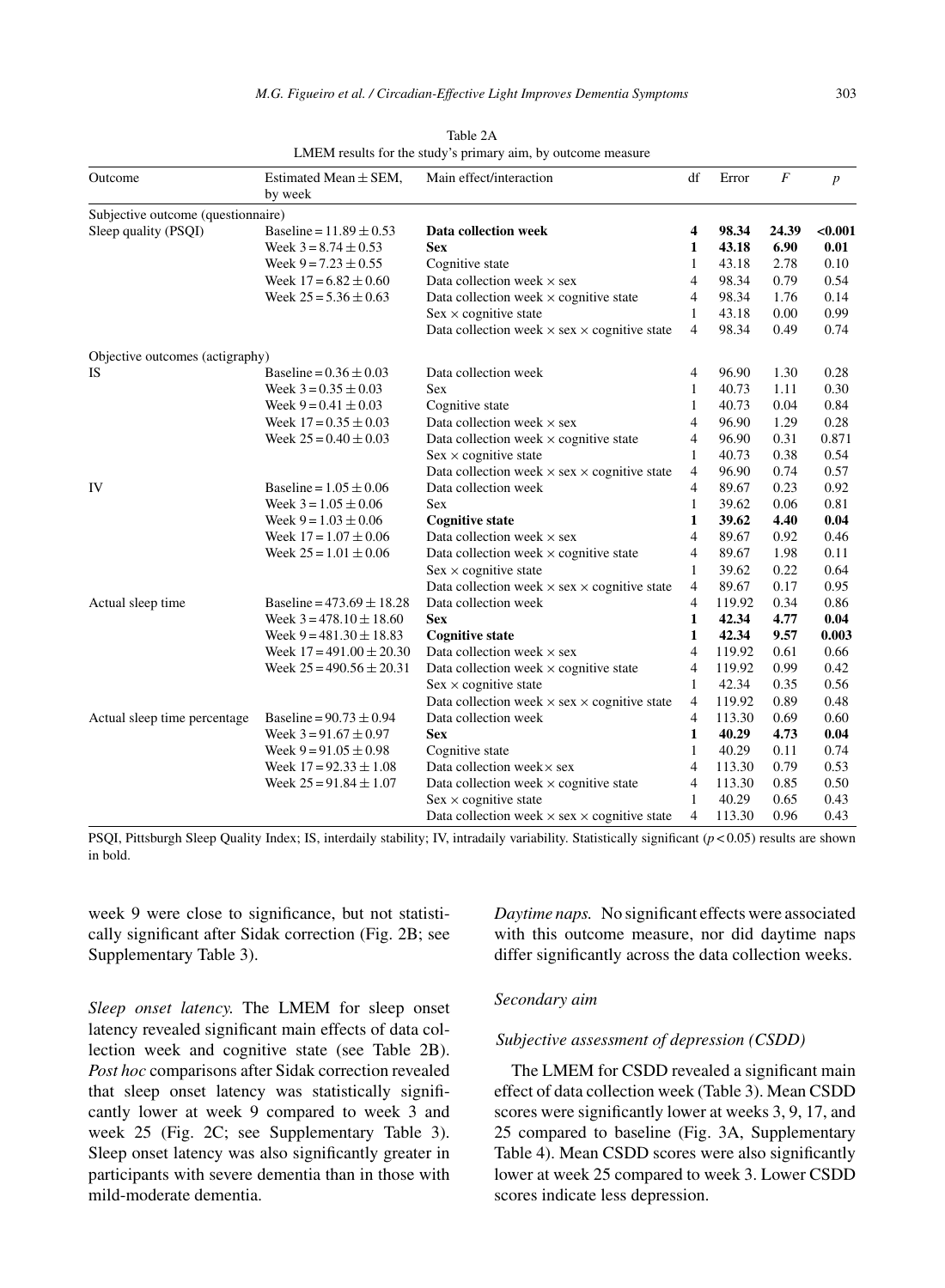

Fig. 2. Results for the study's primary aim, showing the statistically significant effect of data collection week (A–C). Compared to baseline and the first data collection week of the lighting intervention (week 3), participants' mean PSQI scores decreased (i.e., improved) significantly as the lighting intervention progressed, falling to close to the threshold for the absence of sleep disturbances (scores < 5, dashed line) by week 25 (A). Compared to baseline, participants' mean sleep efficiency values increased significantly (i.e., improved) at data collection weeks 3, 17, and 25 (B). Sleep onset latency decreased (i.e., improved) between data collection weeks 3 and 9 but increased between weeks 9 and 25 (C). The values represent estimated means and the error bars indicate SEM. PSQI, Pittsburgh Sleep Quality Index; \**p* < 0.05; \*\*\**p* < 0.001.

| Outcome                     | Estimated Mean $\pm$ SEM,<br>by week | Main effect/interaction                                    | df             | Error  | $\boldsymbol{F}$ | $\boldsymbol{p}$ |
|-----------------------------|--------------------------------------|------------------------------------------------------------|----------------|--------|------------------|------------------|
| Actual wake time            | Baseline = $45.57 \pm 5.10$          | Data collection week                                       | $\overline{4}$ | 114.37 | 0.33             | 0.86             |
|                             | Week $3 = 43.67 \pm 5.23$            | <b>Sex</b>                                                 | 1              | 38.57  | 2.37             | 0.13             |
|                             | Week $9 = 47.32 \pm 5.32$            | Cognitive state                                            | 1              | 38.57  | 1.60             | 0.21             |
|                             | Week $17 = 42.04 \pm 5.89$           | Data collection week $\times$ sex                          | 4              | 114.37 | 0.88             | 0.48             |
|                             | Week $25 = 41.19 \pm 5.88$           | Data collection week $\times$ cognitive state              | 4              | 114.37 | 1.95             | 0.11             |
|                             |                                      | $Sex \times$ cognitive state                               | $\mathbf{1}$   | 38.57  | 0.66             | 0.42             |
|                             |                                      | Data collection week $\times$ sex $\times$ cognitive state | $\overline{4}$ | 114.37 | 0.59             | 0.67             |
| Actual wake time percentage | Baseline = $8.92 \pm 0.99$           | Data collection week                                       | 4              | 112.56 | 0.41             | 0.80             |
|                             | Week $3 = 8.49 \pm 1.01$             | Sex                                                        | 1              | 40.35  | 4.85             | 0.03             |
|                             | Week $9 = 8.97 \pm 1.02$             | Cognitive state                                            | $\mathbf{1}$   | 40.35  | 0.27             | 0.61             |
|                             | Week $17 = 7.81 \pm 1.12$            | Data collection week $\times$ sex                          | 4              | 112.56 | 0.76             | 0.55             |
|                             | Week $25 = 8.16 \pm 1.11$            | Data collection week $\times$ cognitive state              | $\overline{4}$ | 112.56 | 1.35             | 0.26             |
|                             |                                      | $Sex \times cognitive state$                               | $\mathbf{1}$   | 40.35  | 0.60             | 0.44             |
|                             |                                      | Data collection week $\times$ sex $\times$ cognitive state | $\overline{4}$ | 112.56 | 1.40             | 0.24             |
| Sleep efficiency            | Baseline = $84.53 \pm 1.19$          | Data collection week                                       | 4              | 99.56  | 7.92             | < 0.001          |
|                             | Week $3 = 88.04 \pm 1.22$            | <b>Sex</b>                                                 | 1              | 40.27  | 3.59             | 0.07             |
|                             | Week $9 = 87.56 \pm 1.23$            | Cognitive state                                            | 1              | 40.27  | 0.74             | 0.40             |
|                             | Week $17 = 90.22 \pm 1.33$           | Data collection week $\times$ sex                          | $\overline{4}$ | 99.56  | 0.95             | 0.44             |
|                             | Week $25 = 89.74 \pm 1.32$           | Data collection week $\times$ cognitive state              | $\overline{4}$ | 99.56  | 1.18             | 0.32             |
|                             |                                      | $Sex \times cognitive state$                               | $\mathbf{1}$   | 40.27  | 2.07             | 0.16             |
|                             |                                      | Data collection week $\times$ sex $\times$ cognitive state | $\overline{4}$ | 99.56  | 1.62             | 0.18             |
| Sleep onset latency         | Baseline = $14.08 \pm 2.84$          | Data collection week                                       | $\overline{4}$ | 99.99  | 4.10             | 0.004            |
|                             | Week $3 = 15.30 \pm 2.90$            | <b>Sex</b>                                                 | 1              | 39.30  | 2.34             | 0.13             |
|                             | Week $9 = 5.91 \pm 2.96$             | <b>Cognitive state</b>                                     | 1              | 39.30  | 4.14             | 0.049            |
|                             | Week $17 = 11.50 \pm 3.30$           | Data collection week $\times$ sex                          | 4              | 99.99  | 1.85             | 0.13             |
|                             | Week $25 = 18.86 \pm 3.39$           | Data collection week $\times$ cognitive state              | 4              | 99.99  | 1.00             | 0.41             |
|                             |                                      | $Sex \times$ cognitive state                               | $\mathbf{1}$   | 39.30  | 4.06             | 0.05             |
|                             |                                      | Data collection week $\times$ sex $\times$ cognitive state | 4              | 99.99  | 1.24             | 0.30             |
| Daytime naps                | Baseline = $69.58 \pm 6.84$          | Data collection week                                       | $\overline{4}$ | 105.53 | 0.58             | 0.68             |
|                             | Week $3 = 65.09 \pm 7.00$            | Sex                                                        | 1              | 40.54  | 1.03             | 0.32             |
|                             | Week $9 = 68.16 \pm 7.12$            | Cognitive state                                            | 1              | 40.54  | 0.77             | 0.39             |
|                             | Week $17 = 72.80 \pm 7.86$           | Data collection week $\times$ sex                          | 4              | 105.53 | 0.31             | 0.87             |
|                             | Week $25 = 61.14 \pm 7.89$           | Data collection week $\times$ cognitive state              | 4              | 105.53 | 0.07             | 0.99             |
|                             |                                      | $Sex \times$ cognitive state                               | $\mathbf{1}$   | 40.54  | 0.12             | 0.73             |
|                             |                                      | Data collection week $\times$ sex $\times$ cognitive state | 4              | 105.53 | 0.59             | 0.67             |

Table 2B LMEM results for the study's primary aim (continued), by outcome measure

Statistically significant  $(p < 0.05)$  results are shown in bold.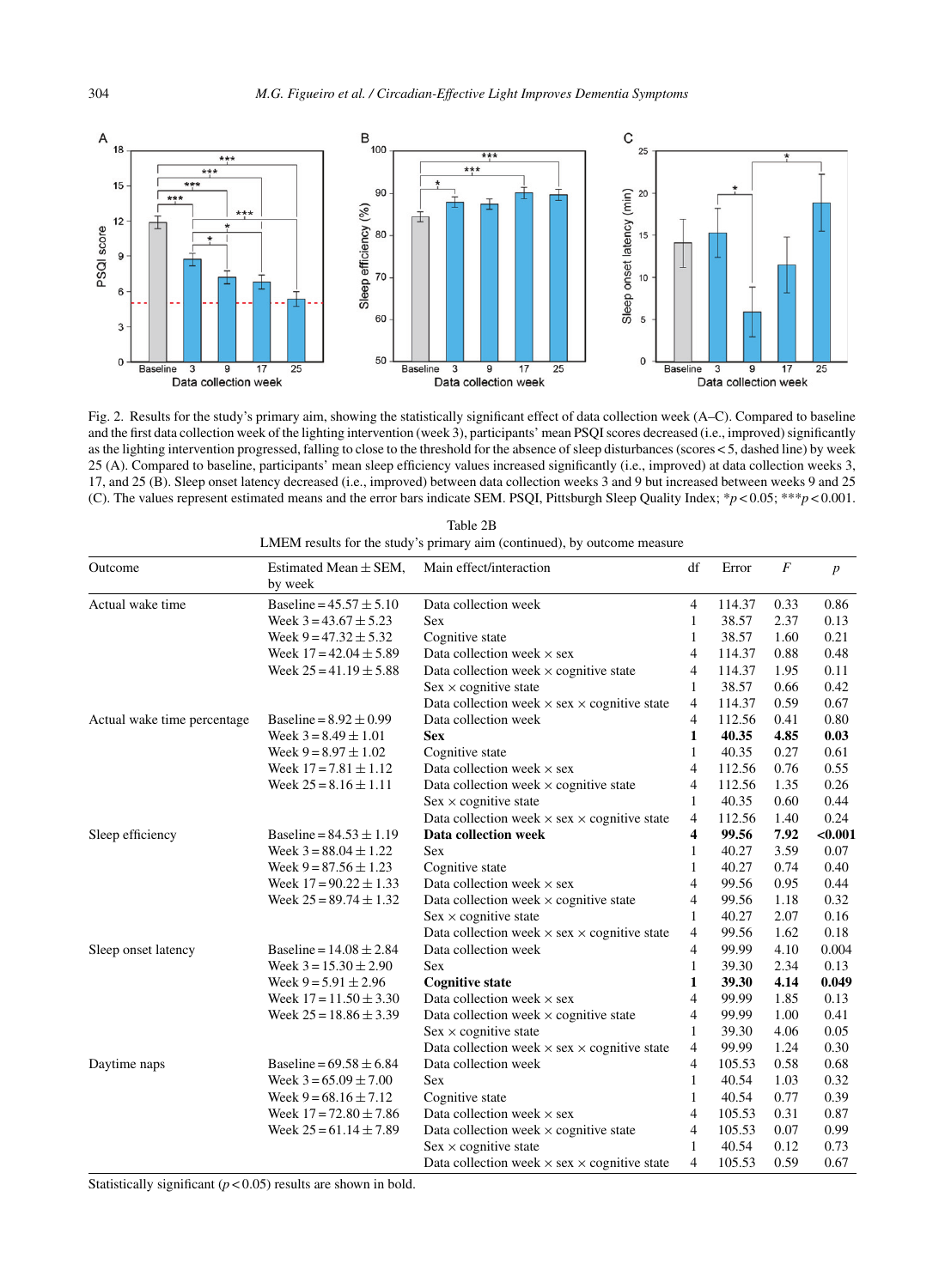| Outcome                   | Estimated Mean $\pm$ SEM,<br>by week | Main effect/interaction                                    | df             | Error | $\boldsymbol{F}$ | $\boldsymbol{p}$ |
|---------------------------|--------------------------------------|------------------------------------------------------------|----------------|-------|------------------|------------------|
|                           |                                      |                                                            |                |       |                  |                  |
| Depression (CSDD)         | Baseline = $11.36 \pm 0.74$          | Data collection week                                       | 4              | 97.05 | 15.26            | < 0.001          |
|                           | Week $3 = 7.47 \pm 0.74$             | Sex                                                        |                | 43.85 | 0.05             | 0.82             |
|                           | Week $9 = 6.02 \pm 0.76$             | Cognitive state                                            |                | 43.85 | 3.23             | 0.08             |
|                           | Week $17 = 5.95 \pm 0.84$            | Data collection week $\times$ sex                          |                | 97.05 | 0.74             | 0.56             |
|                           | Week $25 = 4.18 \pm 0.88$            | Data collection week $\times$ cognitive state              | 4              | 97.05 | 0.79             | 0.53             |
|                           |                                      | $Sex \times$ cognitive state                               | 1              | 43.85 | 0.58             | 0.45             |
|                           |                                      | Data collection week $\times$ sex $\times$ cognitive state | $\overline{4}$ | 97.05 | 0.36             | 0.84             |
| Agitation (CMAI)          | Baseline = $47.10 \pm 1.98$          | Data collection week                                       | 4              | 94.91 | 10.41            | < 0.001          |
|                           | Week $3 = 40.89 \pm 1.98$            | Sex                                                        | 1              | 42.15 | 0.84             | 0.36             |
|                           | Week $9 = 37.54 \pm 2.01$            | Cognitive state                                            |                | 42.15 | 1.13             | 0.30             |
|                           | Week $17 = 36.80 \pm 2.13$           | Data collection week $\times$ sex                          | 4              | 94.91 | 1.90             | 0.12             |
|                           | Week $25 = 35.33 \pm 2.23$           | Data collection week $\times$ cognitive state              | 4              | 94.91 | 2.70             | 0.04             |
|                           |                                      | $Sex \times$ cognitive state                               | 1              | 42.15 | 0.003            | 0.96             |
|                           |                                      | Data collection week $\times$ sex $\times$ cognitive state | 4              | 94.91 | 0.82             | 0.52             |
| Quality of life (MDS-ADL) | Baseline = $12.38 \pm 1.25$          | Data collection week                                       | 4              | 89.89 | 0.96             | 0.43             |
|                           | Week $3 = 12.78 \pm 1.25$            | Sex                                                        | 1              | 42.71 | 0.04             | 0.85             |
|                           | Week $9 = 11.98 \pm 1.26$            | Cognitive state                                            |                | 42.71 | 0.81             | 0.37             |
|                           | Week $17 = 12.89 \pm 1.30$           | Data collection week $\times$ sex                          | 4              | 89.89 | 3.23             | 0.02             |
|                           | Week $25 = 13.41 \pm 1.32$           | Data collection week $\times$ cognitive state              | 4              | 89.89 | 1.20             | 0.32             |
|                           |                                      | $Sex \times$ cognitive state                               |                | 42.71 | 0.12             | 0.73             |
|                           |                                      | Data collection week $\times$ sex $\times$ cognitive state | 4              | 89.89 | 1.27             | 0.29             |
|                           |                                      |                                                            |                |       |                  |                  |

Table 3 LMEM results for the study's secondary aim, by outcome measure

CSDD, Cornell Scale for Depression in Dementia; CMAI, Cohen-Mansfield Agitation Inventory; LMEM, Linear mixed-effects model; MDS-ADL, Minimum Data Set Activities of Daily Living Scale. Statistically significant (*p* < 0.05) results are shown in bold.

# *Subjective assessment of agitation (CMAI)*

The LMEM revealed a significant main effect of data collection week and a significant interaction between data collection week and cognitive state (see Table 3). The lighting intervention was more effective for the group diagnosed with severe dementia compared to those in the mild-moderate group. For the mild-moderate group, CMAI scores were significantly lower at week 9 compared to baseline; for the severe group, CMAI scores were significantly lower at weeks 3, 9, 17, and 25 compared to the baseline week scores (Fig. 3B, Supplementary Table 5). Lower CMAI scores indicate reduced frequency of agitation.

# *Subjective assessment of quality of life (MDS-ADL)*

The LMEM revealed a significant interaction between data collection week and sex for MDS-ADL (see Table 3). *Post hoc* comparisons did not, however, revealed any significant effects. In general, males had higher scores and their scores increased over the course of the study, while females scores remained lower and more steady. A higher MDS-ADL score is associated with greater dependence in the performance of personal care.

#### **DISCUSSION**

In the previously published, short-term phase of this study [31], we demonstrated that an all-day TLI designed to maximally affect the circadian system reduced sleep disturbances and symptoms of depression and agitation in patients with ADRD, which is consistent with other studies [28, 49–51]. The results of the present within-subjects field study demonstrate that a long-term exposure to the TLI improved subjective and objective measures of sleep, as well as subjective measures of depression and agitation, in participants with moderate to late-stage ADRD.

After the 6-month TLI, participants' mean PSQI scores were significantly reduced from greater than 11 at baseline to close to 5 (see Table 2A), the latter value being virtually at the threshold for the absence of sleep disturbances (scores <5 indicate no sleep disturbances), with a very large effect size (see Supplementary Table 3). It is noteworthy that PSQI scores continuously declined over the course of the study, consistent with our previous studies [26, 32]. Thus, long-term daytime light exposures appear to be required to observe positive outcomes for persons with dementia, perhaps explaining why so many past studies have not found an improvement in sleep disturbances with a lighting intervention [52].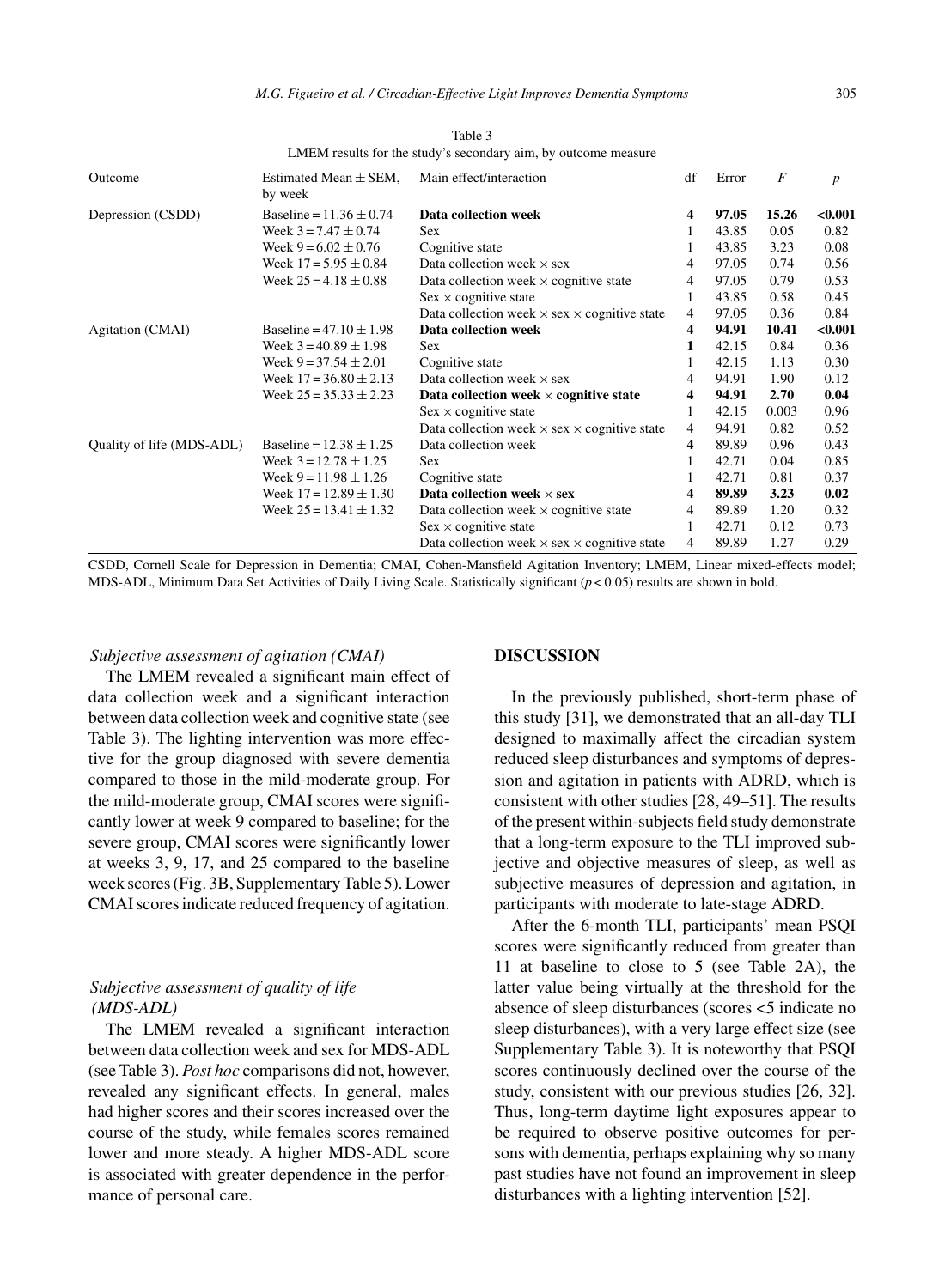

Fig. 3. Results for the study's secondary aim, showing the statistically significant effect of data collection week for CSDD (A) and the significant interaction between data collection and cognitive state for CMAI (B). Mean CSDD scores were significantly lower at weeks 3, 9, 17, and 25 compared to baseline, and significantly lower at week 25 compared to week 3. Lower CSDD scores indicate less depression and scores >7 (dashed line) indicate the presence of depression. CMAI scores for the mild-moderate group were significantly lower only at week 9 compared to baseline (circled asterisks). CMAI scores for the severe group, on the other hand, were significantly lower at weeks 3, 9, 17, and 25 compared to baseline. Lower CMAI scores indicate reduced frequency of agitation. The values represent estimated means and the error bars indicate SEM. CSDD, Cornell Scale for Depression in Dementia; CMAI Cohen-Mansfield Agitation Inventory; \**p* < 0.05; \*\*\**p* < 0.001.

With respect to objective measures of rest–activity rhythms and sleep, it was interesting to observe that, contrary to expectations, participants with mild–moderate dementia were more disrupted (i.e., greater fragmentation of the rest–activity rhythm, as exhibited by higher IV scores) than those with severe dementia, perhaps because dementia patients become more sedentary as the disease progresses. The IV ratio quantifies the frequency and the extent of transitions between periods of rest and activity, so a person who is more sedentary will exhibit fewer transitions between rest and activity. Contrary to the results of a study by Van Someren et al. [49], who exposed ADRD patients to light for 4 consecutive weeks, our results did not show any effect of the intervention on measures of rest-activity patterns. These differences may be attributable to the length of our studies or the differences in the severity of dementia exhibited by participants in each of the studies.

Sleep efficiency improved compared to baseline, but this effect was gradual, with the greatest improvements being observed at data collection weeks 17 and 25. Sleep onset latency also showed a gradual pattern with a significant, sharp decrease in sleep onset latency at week 9, but it slowly increased and was marginally greater than baseline levels in week 25. Sleep onset latency was also greater in those with severe dementia (see Supplementary Table 3). Together, these results suggest that changes in actigraphic measures of sleep take a longer time to register than changes observed in subjective measures and, in some cases (e.g., sleep onset latency), may not persist for a long period of time.

Despite studies showing that subjective scales are not as reliable as actigraphy data [53–55], the present results suggest that proxy data from caregivers may detect early signs of behavioral or social improvements that are not necessarily readily registered by actigraphy. In this regard, a 2014 Cochrane review [52] of the effectiveness of light therapy for treating dementia symptoms reported results from three studies [56–59] showing that 2–10 weeks of treatment did not significantly increase sleep efficiency values (measured via wrist actigraphy), which led the review's authors to conclude that light therapy is ineffective for improving that outcome in persons with ADRD. Our results suggest that a longer exposure duration can be effective for improving rest–activity consolidation and sleep in this population; indeed, the longer the duration of the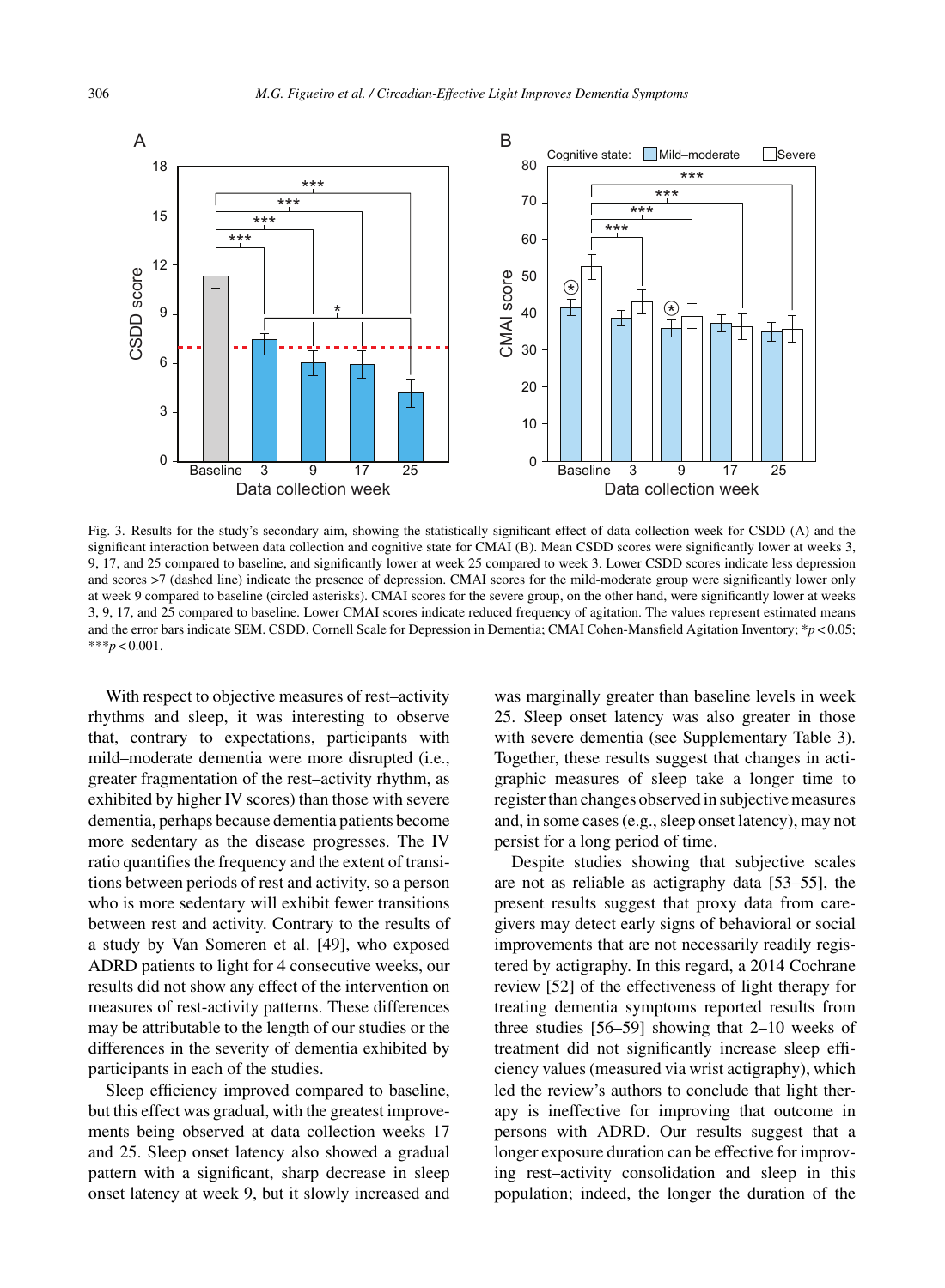TLI, the greater the improvement in some measures of sleep.

The present results did not reveal any other significant effects of the TLI on objective measures of sleep. Actual sleep time increased by about 16 minutes between baseline and week 25, but the increase was not statistically significant. These improvements are similar to those found by McCurry et al. [58] and Riemersma van de Lek et al. [28], who showed statistically nonsignificant increases in sleep duration of 27 and 36 minutes, respectively, after a 6-month lighting intervention.

With respect to the study's secondary aim, the present results showed a significant improvement in depression scores starting at week 3 and continuing over the course of the protocol. At baseline, the participants' mean CSDD score of 11 was within the range for mild depression (8–12 points), but after 3 weeks of exposure to the TLI the mean score was reduced to <7 (no depression) and at the end of week 25 was further reduced to 4 (see Fig. 4A). These results are not consistent with those of Hickman et al., who did not see significant effects from 3-week morning, evening, or all-day light treatments on depressive symptoms [60]. Those investigators reported a strongest effect of morning light that was more favorable in women than in men. In the present study, the females outnumbered the males by about 30%, which may explain why we observed positive results in the CSDD outcome for the TLI. These results are, however, consistent with those of Riemersma van de Lek et al. [28], who showed an significant improvement of 1.5 points in CSDD scores at 3.5-year follow up (or a relative 19% improvement) and an improvement of 1.8 points at 1.5-year follow up. In the present study, there was an improvement of 7 points in CSDD scores, which is remarkably higher.

Finally, with respect to agitation scores, a CMAI score >45 is considered to indicate clinically significant agitation. The participants' mean baseline score of 47 was significantly reduced to 35 after exposure to the 6-month intervention. Consistent with our previous study [31], a reduction in agitation with the TLI was observed early in the treatment (i.e., at week 9). The interaction between lighting intervention and cognitive state showed that the intervention was more effective among those with severe dementia, who also had a higher mean CMAI score at the beginning of the study. Riemersma van de Lek et al. [28] did not find a significant effect of light on CMAI scores, but they did observe a 3.9-point reduction in CMAI scores when combining light and oral melatonin. Of course,

their results may be explained by the longer length of their study. It should be noted that a systematic review of the clinical effectiveness of light therapy for managing agitation in persons with ADRD concluded that none of the examined studies, which delivered light therapy for periods of 30 minutes to 2 hours per day over the course of 7 days to 10 weeks, revealed a positive effect [61]. This lack of positive effect, again, underscores the importance of controlling the stimulus and lengthening the treatment duration to obtain positive results.

Although the present study was not designed to compare differences in sex and cognitive state with respect to sleep and rest–activity parameters, our data showed some other interesting interactions. In general, males exhibited greater PSQI scores, lower actual sleep time percentages, lower actual sleep times, and greater actual wake time percentages. Future studies should further investigate sex differences in sleep measures. Participants with severe dementia also exhibited less-disrupted rest–activity rhythms (demonstrated by their significantly lower IV scores), reduced actual sleep times, and greater impact from the TLI on agitation (CMAI) scores. It is reasonable to assume that persons with a higher level of dementia may have greater difficulty with mobility and tend to maintain a more regular, lessactive pattern over the course of the day. This does not mean, however, that they experience better sleep than those with mild-moderate dementia.

Several possible limitations should be addressed, the most notable perhaps being that the present study was performed in a somewhat heterogeneous group of ADRD patients who are representative of those living in more-controlled environments. But we see this as a strength because the study should be considered a practical clinical trial that, like the one performed by Riemersma-van der Lek and colleagues [28], provides healthcare decision makers with a more realistic set of results. One could argue that the present study fits into the category of pragmatic clinical trial, wherein the efficacy of interventions such as the ones used in the present study are tested in real-life settings.

One might also see a significant limitation in the study's use of professional caregivers to answer the questionnaires, thereby potentially introducing an element of bias. We chose to collect proxy data because all of the participants were moderately to severely demented and thus limited in their ability to provide self reports. Caregivers' responses, however, did not always favor the outcomes associated with the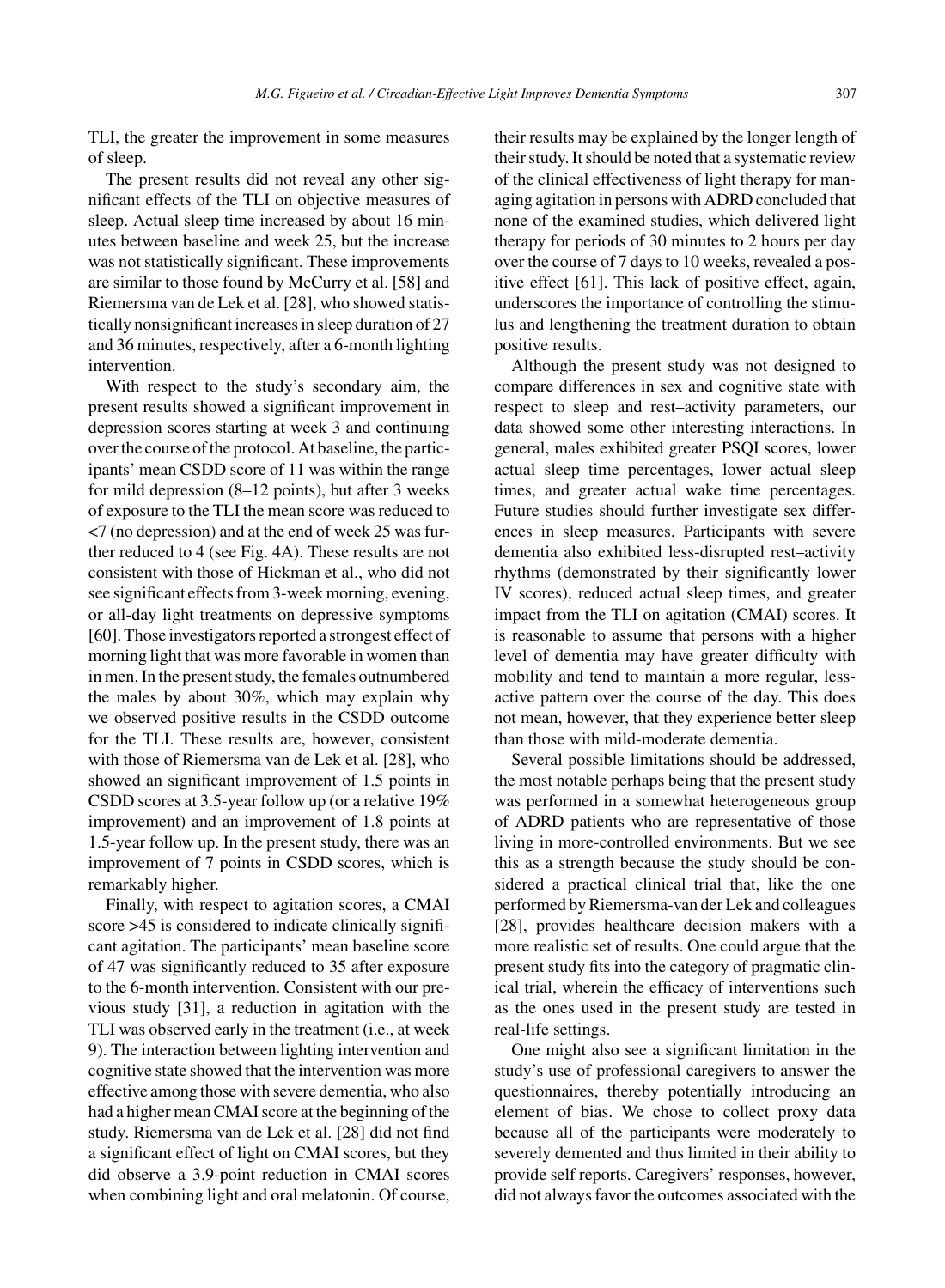

Fig. 4. Results from *post hoc* analyses comparing the present results with a control group used data from our previous short-term study (see Supplementary Table 6) [31]. (A) PSQI scores at baseline were not significantly different, but they were significantly different after both the active and the control intervention. The effect size for the difference in the active intervention was much larger compared to the control. (B) Although CSDD scores were not significantly different between the active and control intervention at baseline, only the active intervention was significantly different from baseline. (C) Although CMAI scores were not significantly different between the active and control intervention at baseline, only the active intervention was significantly different from baseline. The error bars represent SEM. PSQI, Pittsburgh Sleep Quality Index; CMAI, Cohen-Mansfield Agitation Inventory; CSDD, Cornell Scale for Depression in Dementia; \*\**p* < 0.01; \*\*\**p* < 0.001.

| Outcome              |         | Estimated Mean $\pm$ SEM,<br>by lighting intervention |                  | Main effect/interaction        | df | Error | $\overline{F}$ | $\boldsymbol{p}$ |
|----------------------|---------|-------------------------------------------------------|------------------|--------------------------------|----|-------|----------------|------------------|
|                      |         |                                                       |                  |                                |    |       |                |                  |
|                      |         | and data collection period                            |                  |                                |    |       |                |                  |
| Sleep quality (PSQI) | Active  | <b>Baseline</b>                                       | $11.04 \pm 0.48$ | Lighting intervention          |    | 89.22 | 3.78           | 0.06             |
|                      |         | Intervention                                          | $6.88 \pm 0.50$  | Data collection period         | 1  | 85.78 | 30.38          | < 0.001          |
|                      | Control | <b>Baseline</b>                                       | $9.80 \pm 0.49$  | Lighting intervention $\times$ | 1  | 85.78 | 12.44          | 0.001            |
|                      |         | Intervention                                          | $8.41 \pm 0.49$  | data collection period         |    |       |                |                  |
| Depression (CSDD)    | Active  | <b>Baseline</b>                                       | $10.72 \pm 0.80$ | Lighting intervention          |    | 87.65 | 0.06           | 0.811            |
|                      |         | Intervention                                          | $5.65 \pm 0.84$  | Data collection period         | 1  | 84.80 | 56.69          | < 0.001          |
|                      | Control | <b>Baseline</b>                                       | $10.73 \pm 0.83$ | Lighting intervention $\times$ | 1  | 84.80 | 14.20          | < 0.001          |
|                      |         | Intervention                                          | $9.61 \pm 0.83$  | data collection period         |    |       |                |                  |
| Agitation (CMAI)     | Active  | <b>Baseline</b>                                       | $45.06 \pm 2.05$ | Lighting intervention          |    | 87.44 | 0.09           | 0.77             |
|                      |         | Intervention                                          | $37.21 \pm 2.11$ | Data collection period         | 1  | 82.79 | 19.53          | < 0.001          |
|                      | Control | <b>Baseline</b>                                       | $42.70 \pm 2.11$ | Lighting intervention $\times$ | 1  | 82.79 | 9.01           | 0.004            |
|                      |         | Intervention                                          | $41.20 \pm 2.11$ | data collection period         |    |       |                |                  |

Table 4 LMEM results for comparison between the present study and our previously published study [31], by outcome measure

PSQI, Pittsburgh Sleep Quality Index; CSDD, Cornell Scale for Depression in Dementia; CMAI, Cohen-Mansfield Agitation Inventory; LMEM, Linear mixed-effects model. Statistically significant ( $p < 0.05$ ) results are shown in bold.

TLI. For example, the MDS-ADL scores remained stable (see Table 3), which would be expected given that physical functioning of older adults is influenced by multiple comorbid factors other than just sleep quality. Another possible limitation was the use of the PSQI as a subjective scale to assess sleep disturbances because one of the components in the PSQI relates to the partner or roommate. It should be emphasized, however, that the PSQI instrument provides an opportunity for raters to respond that the participant does not have a partner or roommate, which was always

the case among the single-room participants in our study. Moreover, we also evaluated the scores for PSQI components 1–4 only (sleep-related components) and observed the same results; therefore, we do not see a reason why the raters' responses would have skewed their evaluations of the participants' sleep disturbances.

More importantly, the present results demonstrate that any element of bias that might have been introduced by the caregivers' questionnaire responses could not possibly account for the strong effect size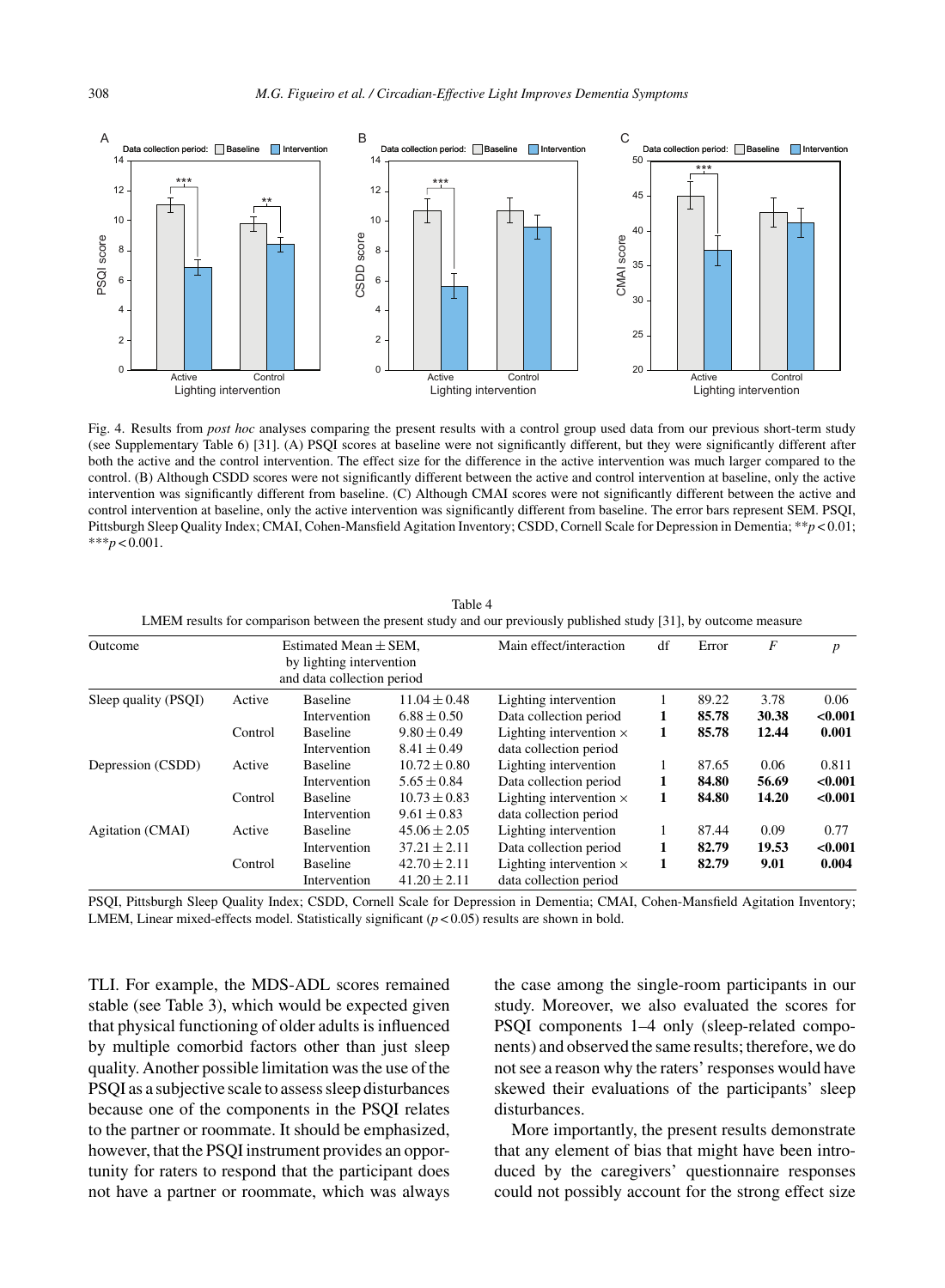observed in the *post hoc* analyses (see Supplementary Tables 3–5). Moreover, among the few studies that have collected longitudinal data on the effects of light on sleep and behavior in ADRD patients for as long as 6 months, one study showed participants' depression scores (CSDD) increasing from 7.6 to 9.3 and their agitation scores (CMAI) increasing from 45 to 47 during exposure to that study's control condition (no additional lighting) [28]. The trend for these measures, in other words, is typically toward decrements rather than improvements in the absence of an effective lighting intervention.

Another limitation of the study lies in our employing a within-subjects experimental design that compared the effects of the TLI with baseline measures. Given the protocol's length, however, employing a crossover design would have been too burdensome on the participants, facility staff, and researchers. It should be stressed that these results are consistent with our previously published, recent randomized, crossover, placebo-controlled study [31]. In this related short-term study [31], the same outcome measures and procedures were employed, with the addition of a placebo lighting intervention (the control) that was administered in a randomized, crossover, within-subjects protocol. (The control delivered a  $CS < 0.1$ , which is below the threshold for activation of the circadian system.) While that study's results showed a small, but statistically nonsignificant effect of the placebo condition, the results from the active lighting intervention  $(CS = 0.3)$  were significantly different from the baseline values with large effect sizes.

Nonetheless, to confirm that our present results were not an artifact of the study's experimental design, we performed secondary analyses using data collected for the same outcome measures in our previous study [31]. Briefly, that 14-week randomized, placebo-controlled, crossover design clinical trial administered an all-day active or control TLI to 46 patients with ADRD in eight long-term care facilities for two 4-week periods (separated by a 4 week washout). Baseline data (weeks 1 and 10) were collected prior to each 4-week lighting intervention period. We used these two sets of baseline data as a control group (no lighting intervention was employed during these 2 weeks) and compared them to data from week 1 (baseline, no lighting intervention) and week 9 (active lighting intervention) of the present study (Supplementary Fig. 1). The hypothesis was that there would be no difference between week 1 of both studies, but that there would a significant difference between weeks 9 (present study where TLI was administered from weeks 2 to 25) and 10 (the previous study's second baseline data collection week). Figure 4, Table 4, and Supplementary Table 6 show the comparative results of the PSQI, CSDD, and CMAI outcome measures for both studies. As expected, statistically significant interactions were found for these outcomes. While sleep disturbance, depression, and agitation scores were not significantly different between the two groups at baseline, these scores were significantly lower in the active lighting intervention group but not in the control at weeks 9 (present study) and 10 (previous study). With respect to actigraphic measures, IS, sleep efficiency, and actual sleep times were significantly higher and sleep onset latency was significantly shorter during the intervention compared to baseline. IV was significantly lower in the intervention compared to the control condition. These results suggest that, in a between-subjects analyses and compared to a control group, the intervention was similarly effective for improving study outcomes.

Lastly, the present study was limited by not collecting markers of circadian entrainment nor distinguishing between the participants diagnosed with Alzheimer's disease from those experiencing related dementias to test the effectiveness of the TLI between groups with overlapping symptoms. The infeasibility of obtaining core body temperature minimum [62] or dim light melatonin onset [63] data (both well-stablished markers of circadian phase) in this population precluded assessments of circadian entrainment. Future studies could be designed to collect, perhaps, urinary melatonin as a surrogate measure of circadian entrainment. A vision test was not performed, but we excluded those known to have blindness, macular degeneration, or cataracts, which would have most affected the participants' response to the TLI.

The present results extend from our short-term field studies [26, 31, 32] to demonstrate, in a long-term study, that light tailored to maximally affect the circadian system, especially when carefully delivered and measured in the field, can continuously improve sleep quality, depressive symptoms, and agitation in patients with ADRD. The TLI was also well tolerated by the participants, which is crucial for the effective delivery of a lighting intervention in real-world applications. Together, these data converge to support the inference that correctly specified, daytime TLIs can lead to positive, clinically important outcomes for persons with ADRD.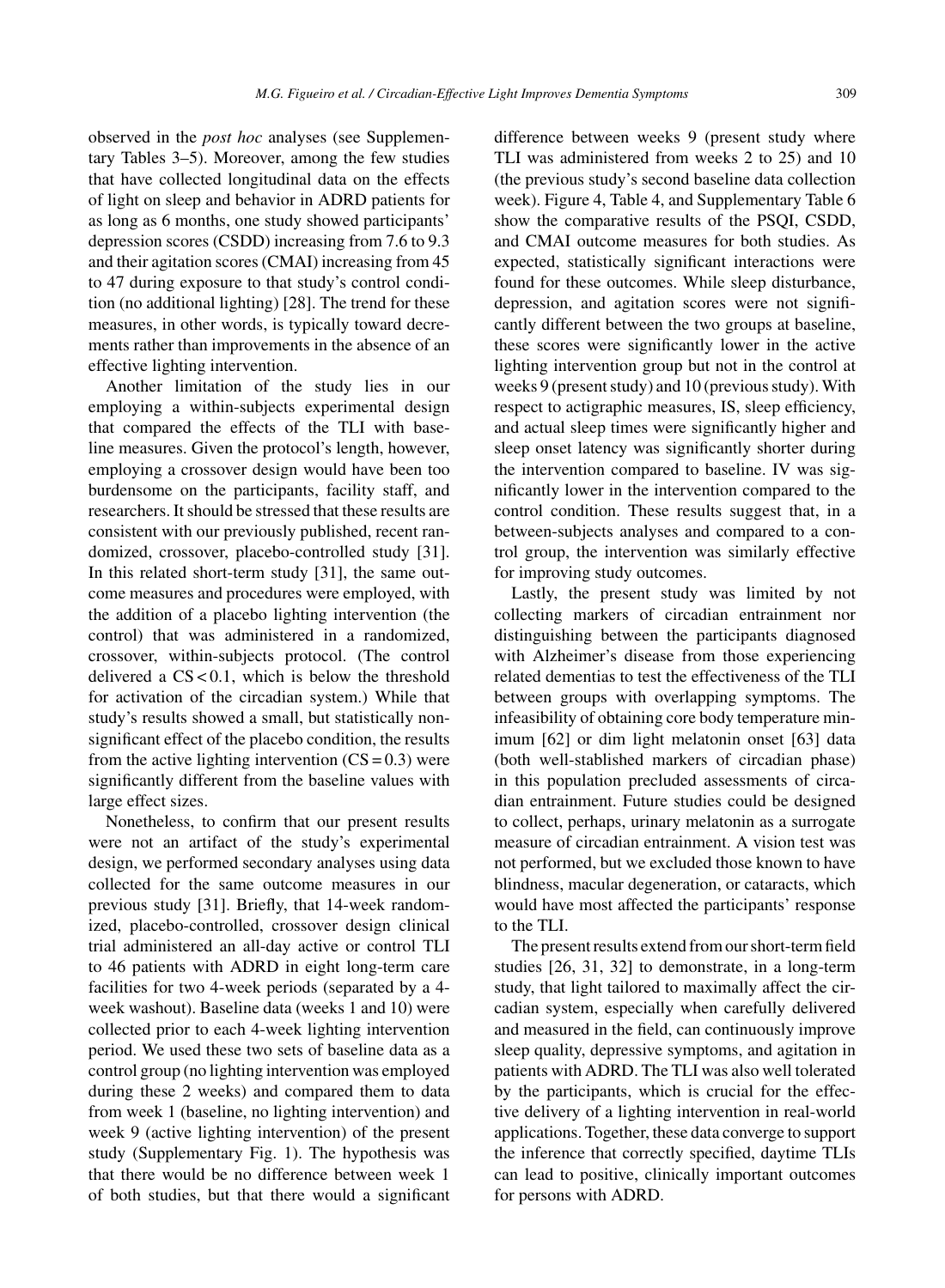## **ACKNOWLEDGMENTS**

This research was funded by the National Institute on Aging (grant # R01AG034157). The clinical trial for the study was registered as "Methodology Issues in a Tailored Light Treatment for Persons with Dementia," [https://clinical](https://clinicaltrials.gov/ct2/show/NCT01816152) trials.gov/ct2/show/NCT01816152, Trial No. NCT01816152. The following manufacturers are acknowledged for their provision of in-kind lighting products: GE Current, a Daintree company; GE Lighting; Ketra; and OSRAM Sylvania; Sharp Corporation. Neither the funding agency nor the in-kind contributors had any role in the design, methods, data analysis, or preparation of the manuscript. The authors would like to acknowledge Bridget Bradley, Sharon Lesage, Savana Wemette, Charles Roohan, Martin Overington, Howard Ohlhous, Madison Laks, and Gregory Ward for their technical support in data collection and analyses. David Pedler (Lighting Research Center, Rensselaer Polytechnic Institute) served as the technical editor.

## **CONFLICT OF INTEREST**

The authors have no conflict of interest to report.

# **SUPPLEMENTARY MATERIAL**

The supplementary material is available in the electronic version of this article: [https://dx.doi.org/](https://dx.doi.org/10.3233/ADR-200212) [10.3233/ADR-200212](https://dx.doi.org/10.3233/ADR-200212).

#### **REFERENCES**

- [1] Alzheimer's Association (2019) 2019 Alzheimer's disease facts and figures. *Alzheimers Dement* **15**, 321-387.
- [2] Vitiello MV, Bliwise DL, Prinz PN (1992) Sleep in Alzheimer's disease and the sundown syndrome. *Neurology* **42**, 89-93.
- [3] Vitiello MV, Borson S (2001) Sleep disturbances in patients with Alzheimer's disease: Epidemiology, pathophysiology and treatment. *CNS Drugs* **15**, 777-796.
- [4] McCurry SM, Teri L (1996) Sleep disturbance in elderly caregivers of dementia patients. *Clin Gerontol* **16**, 51-66.
- [5] McCurry SM, Gibbons LE, Logsdon RG, Vitiello MV, Teri L (2009) Insomnia in caregivers of persons with dementia: Who is at risk and what can be done about it? *Sleep Med Clin* **4**, 519-526.
- [6] Cohen-Mansfield J, Billig N, Lipson S, Rosenthal AS, Pawlson LG (1990) Medical correlates of agitation in nursing home residents. *Gerontology* **36**, 150-158.
- [7] Bliwise DL (1993) Sleep in normal aging and dementia. *Sleep* **16**, 40-81.
- [8] Bliwise DL, Hughes M, McMahon PM, Kutner N (1995) Observed sleep/wakefulness and severity of dementia in an Alzheimer's disease special care unit. *J Gerontol A Biol Sci Med Sci* **50**, M303-M306.
- [9] Hinton DR, Sadun AA, Blanks JC, Miller CA (1986) Opticnerve degeneration in Alzheimer's disease. *N Engl J Med* **315**, 485-487.
- [10] Katz B, Rimmer S, Iragui V, Katzman R (1989) Abnormal pattern electroretinogram in Alzheimer's disease: Evidence for retinal ganglion cell degeneration? *Ann Neurol* **26**, 221-  $225$
- [11] Moore RY (1992) The Fourth C.U. Ariëns Kappers Lecture. The organization of the human circadian timing system*Prog Brain Res* **9**, 99-115; discussion 115-117.
- [12] Swaab DF, Fliers E, Partiman TS (1985) The suprachiasmatic nucleus of the human brain in relation to sex, age and senile dementia. *Brain Res* **342**, 37-44.
- [13] Campbell SS, Kripke DF, Gillin JC, Hrubovcak JC (1988) Exposure to light in healthy elderly subjects and Alzheimer's patients. *Physiol Behav* **42**, 141-144.
- [14] Ancoli-Israel S, Kripke DF (1989) Now I lay me down to sleep: The problem of sleep fragmentation in elderly and demented residents of nursing homes. *Bull Clin Neurosci* **54**, 127-132.
- [15] Weale RA (1961) Retinal illumination and age. *Trans Illum Eng Soc (NY)* **26**, 95-100.
- [16] Turner PL, Mainster MA (2008) Circadian photoreception: Ageing and the eye's important role in systemic health. *Br J Ophthalmol* **92**, 1439-1444.
- [17] Prinz PN, Peskind ER, Vitaliano PP, Raskind MA, Eisdorfer C, Zemcuznikov N, Gerber CJ (1982) Changes in the sleep and waking EEGs of nondemented and demented elderly subjects. *J Am Geriatr Soc* **30**, 86-93.
- [18] Satlin A, Teicher MH, Lieberman HR, Baldessarini RJ, Volicer L, Rheaume Y (1991) Circadian locomotor activity rhythms in Alzheimer's disease. *Neuropsychopharmacology* **5**, 115-126.
- [19] Shochat T, Martin J, Marler M, Ancoli-Israel S (2000) Illumination levels in nursing home patients: Effects on sleep and activity rhythms. *J Sleep Res* **9**, 373-379.
- [20] McCleery J, Cohen DA, Sharpley AL (2016) Pharmacotherapies for sleep disturbances in dementia. *Cochrane Database Syst Rev*, CD009178.
- [21] Schroeck JL, Ford J, Conway EL, Kurtzhalts KE, Gee ME, Vollmer KA, Mergenhagen KA (2016) Review of safety and efficacy of sleep medicines in older adults. *Clin Ther* **38**, 2340-2372.
- [22] Deschenes CL, McCurry SM (2009) Current treatments for sleep disturbances in individuals with dementia. *Curr Psychiatry Rep* **11**, 20-26.
- [23] Ooms S, Ju Y-E (2016) Treatment of sleep disorders in dementia. *Curr Treat Options Neurol* **18**, 40-40.
- [24] Picton JD, Marino AB, Nealy KL (2018) Benzodiazepine use and cognitive decline in the elderly. *Am J Health Syst Pharm* **75**, e6-e12.
- [25] Pasqualetti G, Tognini S, Calsolaro V, Polini A, Monzani F (2015) Potential drug-drug interactions in Alzheimer patients with behavioral symptoms. *Clin Interv Aging* **10**, 1457-1466.
- [26] Figueiro MG, Plitnick BA, Lok A, Jones GE, Higgins P, Hornick TR, Rea MS (2014) Tailored lighting intervention improves measures of sleep, depression, and agitation in persons with Alzheimer's disease and related dementia living in long-term care facilities. *Clin Interv Aging* **9**, 1527-1537.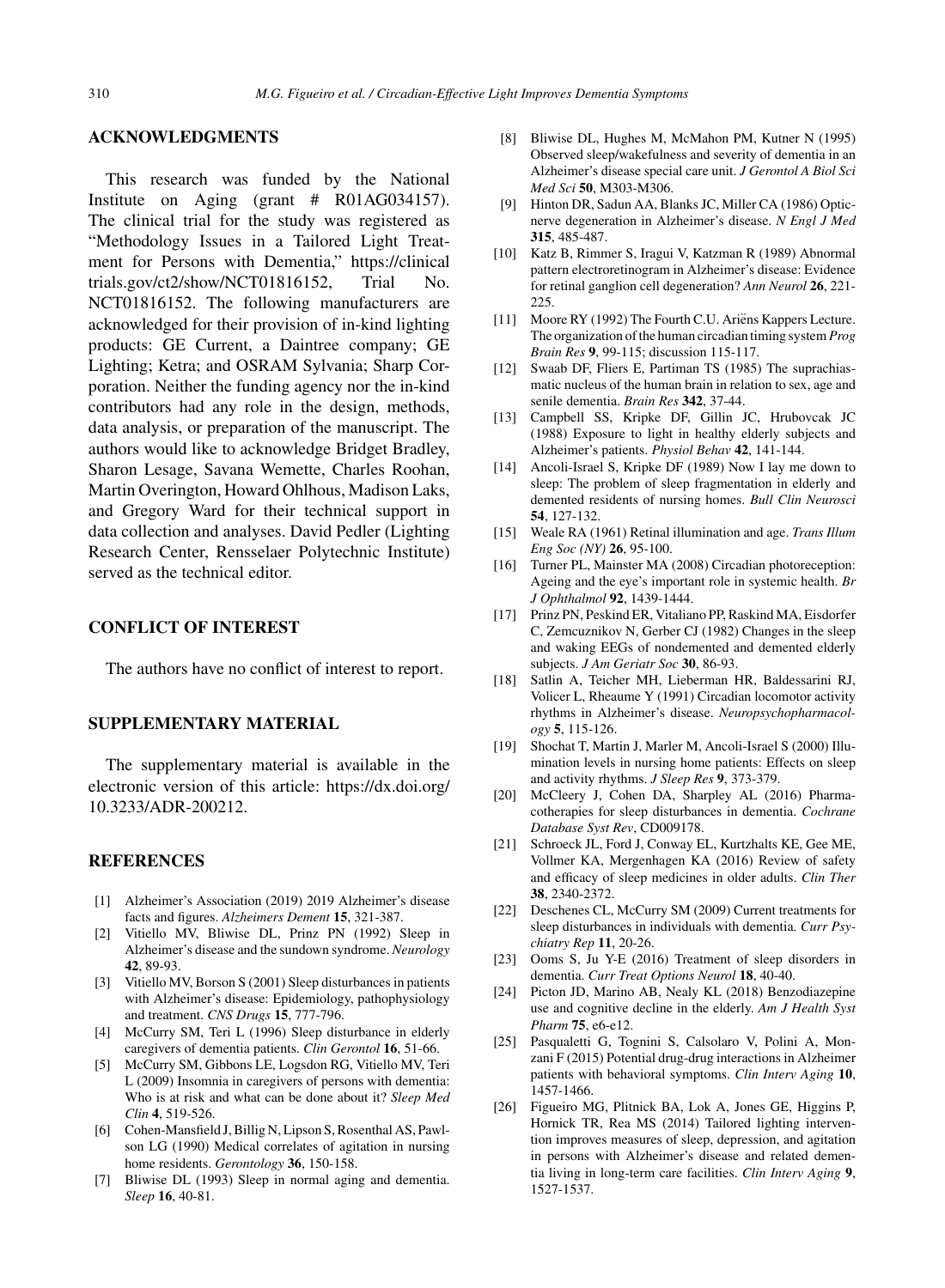- [27] Figueiro MG (2017) Light, sleep and circadian rhythms in older adults with Alzheimer's disease and related dementias. *Neurodegener Dis Manag* **7**, 119-145.
- [28] Riemersma-van der Lek RF, Swaab DF, Twisk J, Hol EM, Hoogendijk WJ, Van Someren EJW (2008) Effect of bright light and melatonin on cognitive and noncognitive function in elderly residents of group care facilities: A randomized controlled trial. *J Am Med Assoc* **299**, 2642-2655.
- [29] Thapan K, Arendt J, Skene DJ (2001) An action spectrum for melatonin suppression: Evidence for a novel non-rod, non-cone photoreceptor system in humans. *J Physiol* **535**, 261-267.
- [30] Brainard GC, Hanifin JP, Greeson JM, Byrne B, Glickman G, Gerner E, Rollag MD (2001) Action spectrum for melatonin regulation in humans: Evidence for a novel circadian photoreceptor. *J Neurosci* **21**, 6405-6412.
- [31] Figueiro MG, Plitnick B, Roohan C, Sahin L, Kalsher M, Rea MS (2019) Effects of a tailored lighting intervention on sleep quality, rest–activity, mood, and behavior in older adults with Alzheimer's disease and related dementias: A randomized clinical trial. *J Clin Sleep Med* **15**, 1757-1767.
- [32] Figueiro MG, Hunter CM, Higgins PA, Hornick TR, Jones GE, Plitnick B, Brons JA, Rea MS (2015) Tailored lighting intervention for persons with dementia and caregivers living at home. *Sleep Health* **1**, 322-330.
- [33] World Medical Association (2000) World Medical Association Declaration of Helsinki: Ethical principles for medical research involving human subjects. *JAMA* **284**, 3043-3045.
- [34] American Psychiatric Association (2000) *Diagnostic and Statistical Manual of Mental Disorders*, American Psychiatric Association, Arlington, VA.
- [35] Folstein MF, Folstein SE, McHugh PR (1975) Mini-mental state: A practical method for grading the cognitive state of patients for the clinician. *J Psychiatr Res* **12**, 189-198.
- [36] Saliba D, Buchanan J, Edelen MO, Streim J, Ouslander J, Berlowitz D, Chodosh J (2012) MDS 3.0: Brief interview for mental status. *J Am Med Dir Assoc* **13**, 611-617.
- [37] Buysse DJ, Reynolds CF, Monk TH, Berman SR, Kupfer DJ (1989) The Pittsburgh Sleep Quality Index: A new instrument for psychiatric practice and research. *Psychiatry Res* **28**, 193-213.
- [38] Dixon JS, Saddington DG, Shiles CJ, Sreevalsan KP, Munro CA, Rosenberg PB (2017) Clinical evaluation of brief cognitive assessment measures for patients with severe dementia. *Int Psychogeriatr* **29**, 1169-1174.
- [39] Douglas AB, Bornstein R, Nino-Murcia G, Keenan S, Miles L, Zarcone VPJ, Guilleminault C, Dement WC (1994) The Sleep Disorders Questionnaire 1: Creation and multivariate structure of SDQ. *Sleep* **17**, 160-167.
- [40] Walters AS, LeBrocq C, Dhar A, Hening W, Rosen R, Allen RP, Trenkwalder C (2003) Validation of the International Restless Legs Syndrome Study Group rating scale for restless legs syndrome. *Sleep Med* **4**, 121-132.
- [41] Rea MS, Figueiro MG, Bullough JD, Bierman A (2005) A model of phototransduction by the human circadian system. *Brain Res Rev* **50**, 213-228.
- [42] Rea MS, Figueiro MG, Bierman A, Hamner R (2012) Modelling the spectral sensitivity of the human circadian system. *Light Res Technol* **44**, 386-396.
- [43] Rea MS, Figueiro MG (2018) Light as a circadian stimulus for architectural lighting. *Light Res Technol* **50**, 497-510.
- [44] Figueiro MG, Hamner R, Bierman A, Rea MS (2013) Comparisons of three practical field devices used to measure personal light exposures and activity levels. *Light Res Technol* **45**, 421-434.
- [45] DiLaura D, Houser K, Mistrick R, Steffy G eds. (2011) *IES Lighting Handbook: Reference and Application*, Illuminating Engineering Society of North America, New York, NY.
- [46] Alexopolous GS, Abrams RC, Young RC, Shamoian CA (1988) Cornell Scale for Depression in Dementia. *Biol Psychiatry* **23**, 271-284.
- [47] Cohen-Mansfield J, Marx MS, Rosenthal AS (1989) A description of agitation in a nursing home. *J Gerontol* **44**, M77-M84.
- [48] Galasko D, Bennett D, Sano M, Ernesto C, Thomas R, Grundman M, Ferris S (1997) An inventory to assess activities of daily living for clinical trials in Alzheimer's disease. The Alzheimer's Disease Cooperative Study. *Alzheimer Dis Assoc Disord* **11 Suppl 2**, S33-S39.
- [49] Van Someren EJW, Kessler A, Mirmiran M, Swaab DF (1997) Indirect bright light improves circadian rest-activity rhythm disturbances in demented patients. *Biol Psychiatry* **41**, 955-963.
- [50] Mishima K, Hishikawa Y, Okawa M (1998) Randomized, dim light controlled, crossover test of morning bright light therapy for rest-activity rhythm disorders in patients with vascular dementia and dementia of Alzheimer's type. *Chronobiol Int* **15**, 647-654.
- [51] Yamadera H, Ito T, Suzuki H, Asayama K, Ito R, Endo S (2000) Effects of bright light on cognitive and sleep–wake (circadian) rhythm disturbances in Alzheimer-type dementia. *Psychiatry Clin Neurosci* **54**, 352-353.
- [52] Forbes D, Blake CM, Thiessen EJ, Peacock S, Hawranik P (2014) Light therapy for improving cognition, activities of daily living, sleep, challenging behaviour, and psychiatric disturbances in dementia. *Cochrane Database Syst Rev* **2**, CD003946.
- [53] Grandner MA, Kripke DF, Yoon I-Y, Youngstedt SD (2006) Criterion validity of the Pittsburgh Sleep Quality Index: Investigation in a non-clinical sample. *Sleep Biol Rhythms* **4**, 129-139.
- [54] Buysse DJ, Hall ML, Strollo PJ, Kamarck TW, Owens J, Lee L, Reis SE, Matthews KA (2008) Relationships between the Pittsburgh Sleep Quality Index (PSQI), Epworth Sleepiness Scale (ESS), and clinical/polysomnographic measures in a community sample. *J Clin Sleep Med* **4**, 563-571.
- [55] Landry GJ, Best JR, Liu-Ambrose T (2015) Measuring sleep quality in older adults: A comparison using subjective and objective methods. *Front Aging Neurosci* **7**, 166-166.
- [56] Dowling GA, Graf CL, Hubbard EM, Luxenberg JS (2007) Light treatment for neuropsychiatric behaviors in Alzheimer's disease. *West J Nurs Res* **29**, 961-975.
- [57] Dowling GA, Mastick J, Hubbard EM, Luxenberg JS, Burr RL (2005) Effect of timed bright light treatment for rest-activity disruption in institutionalized patients with Alzheimer's disease. *Int J Geriatr Psychiatry* **20**, 738-743.
- [58] McCurry SM, Pike KC, Vitiello MV, Logsdon RG, Larson EB, Teri L (2011) Increasing walking and bright light exposure to improve sleep in community-dwelling persons with Alzheimer's disease: Results of a randomized, controlled trial. *J Am Geriatr Soc* **59**, 1393-1402.
- [59] Nowak L (2008) *The effect of timed blue-green light on sleep-wake patterns in women with Alzheimer*'*s disease* (thesis). Advisor: Jean E. Davis. College of Nursing, Wayne State University, Ann Arbor.
- [60] Hickman SE, Barrick AL, Williams CS, Zimmerman S, Connell BR, Preisser JS, Mitchell CM, Sloane PD (2007) The effect of ambient bright light therapy on depressive